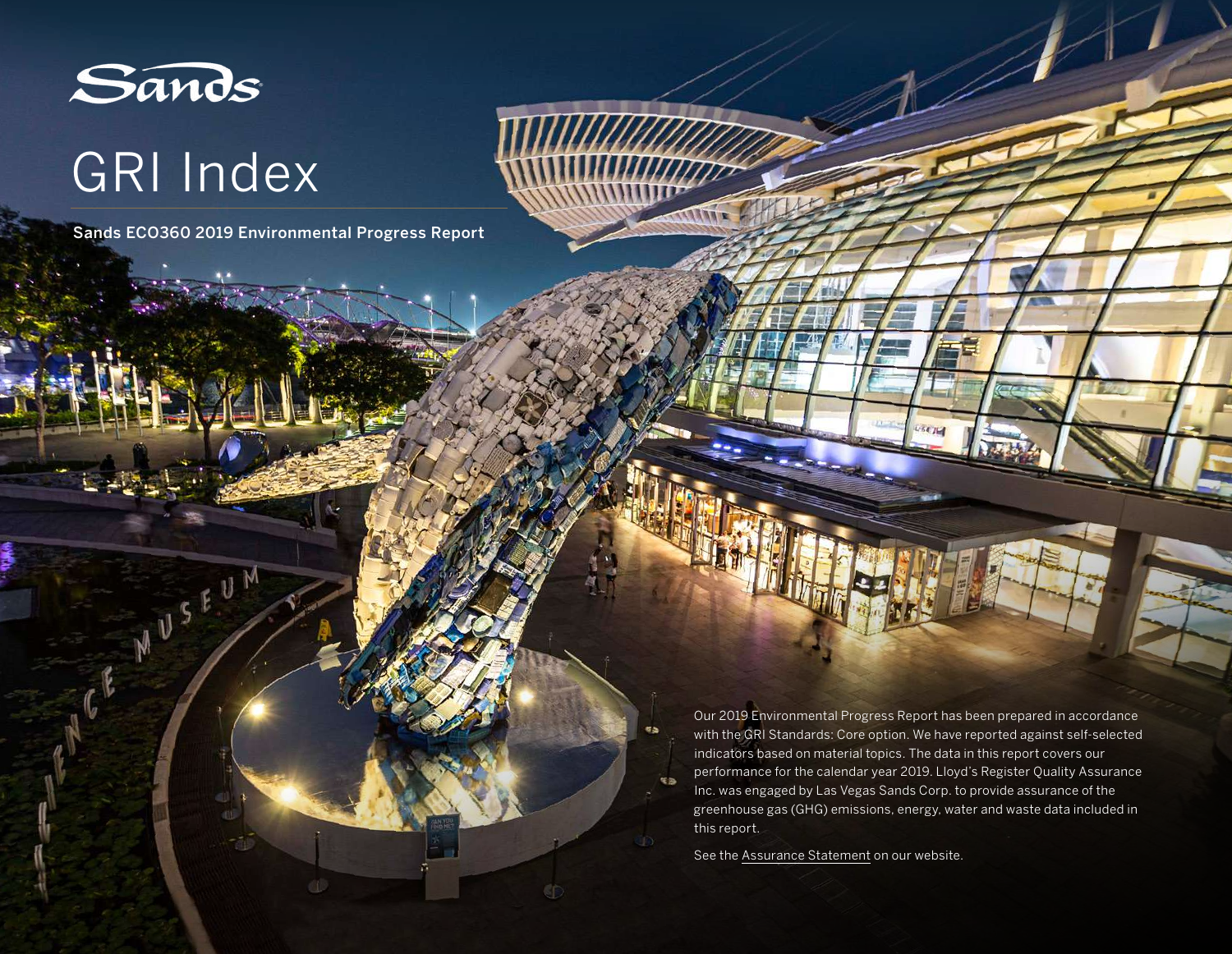# GRI Index: 2019 Sands ECO360 Report

The table below lists our reported GRI indicators and provides links to the relevant information.

#### **General Standard Disclosures**

| <b>GRI STANDARD</b>         | <b>GRI DISCLOSURE</b>                                           | <b>LOCATION AND NOTES</b>                                                                                                                                                                                                                                                                                                                                                                                                                                                                                                                                                                                                                                                                                                                                                                                                                                                                                                                                                                                                                                                              |
|-----------------------------|-----------------------------------------------------------------|----------------------------------------------------------------------------------------------------------------------------------------------------------------------------------------------------------------------------------------------------------------------------------------------------------------------------------------------------------------------------------------------------------------------------------------------------------------------------------------------------------------------------------------------------------------------------------------------------------------------------------------------------------------------------------------------------------------------------------------------------------------------------------------------------------------------------------------------------------------------------------------------------------------------------------------------------------------------------------------------------------------------------------------------------------------------------------------|
| <b>ORGANIZATION PROFILE</b> |                                                                 |                                                                                                                                                                                                                                                                                                                                                                                                                                                                                                                                                                                                                                                                                                                                                                                                                                                                                                                                                                                                                                                                                        |
| $102-1$                     | Name of the organization                                        | Las Vegas Sands Corp. ("LVSC," or together with its subsidiaries "we" or the "Company") is a Fortune 500 company and the<br>leading global developer of destination properties (Integrated Resorts) that feature premium accommodations, world-class gaming,<br>entertainment and retail, convention and exhibition facilities, celebrity chef restaurants, and other amenities. The Company currently<br>owns and operates Integrated Resorts in Asia and the United States. In addition to helping local communities increase tourism, LVSC<br>is involved in numerous philanthropic activities through Sands Cares, the Company's corporate citizenship program. LVSC is also<br>committed to sustainability through Sands ECO360, the Company's global sustainability program. In addition, the Company has<br>a strong global commitment to responsible gaming and is dedicated to providing a responsible gaming environment for all guests.<br>LVSC has been named to Fortune's "World's Most Admired Companies" list and to Forbes' annual list of Global 2000 Best Employers. |
| $102 - 2$                   | Activities, brands, products, and services                      | FORM 10-K FY19 (Annual Report): p. 3-4<br>Available through our investor website: http://investor.sands.com<br>More information about Las Vegas Sands Corp. is available on our websites:<br>https://www.sands.com/properties/all-properties.html<br>https://www.sands.com/corporate-overview/history.html                                                                                                                                                                                                                                                                                                                                                                                                                                                                                                                                                                                                                                                                                                                                                                             |
| $102 - 3$                   | Location of headquarters                                        | 3355 Las Vegas Boulevard South, Las Vegas, Nevada, United States                                                                                                                                                                                                                                                                                                                                                                                                                                                                                                                                                                                                                                                                                                                                                                                                                                                                                                                                                                                                                       |
| $102 - 4$                   | Location of operations                                          | FORM 10-K FY19 (Annual Report): p. 6-10                                                                                                                                                                                                                                                                                                                                                                                                                                                                                                                                                                                                                                                                                                                                                                                                                                                                                                                                                                                                                                                |
| $102 - 5$                   | Ownership and legal form                                        | FORM 10-K FY19 (Annual Report): p. 3 and 24                                                                                                                                                                                                                                                                                                                                                                                                                                                                                                                                                                                                                                                                                                                                                                                                                                                                                                                                                                                                                                            |
| $102 - 6$                   | Markets served                                                  | FORM 10-K FY19 (Annual Report): p. 6-10                                                                                                                                                                                                                                                                                                                                                                                                                                                                                                                                                                                                                                                                                                                                                                                                                                                                                                                                                                                                                                                |
| $102 - 7$                   | Scale of the organization                                       | GRI Index, Data appendix, Employee data, p. 16<br>FORM 10-K FY19 (Annual Report): p. 12                                                                                                                                                                                                                                                                                                                                                                                                                                                                                                                                                                                                                                                                                                                                                                                                                                                                                                                                                                                                |
| $102 - 8$                   | Information on employees and other workers                      | GRI Index, Data appendix, Employee data, p. 16<br>FORM 10-K FY19 (Annual Report): p. 12<br>Only a small fraction of the organization's work is performed by contracted workers. Seasonal workforce changes are small.                                                                                                                                                                                                                                                                                                                                                                                                                                                                                                                                                                                                                                                                                                                                                                                                                                                                  |
| $102 - 9$                   | Supply chain                                                    | FORM 10-K FY19 (Annual Report): p. 3-24<br>Procurement and Supply Chain: https://www.sands.com/corporate-overview/procurement-supply-chain.html<br>In 2019, our supply chain was made up of approximately 5,777 tier one suppliers.                                                                                                                                                                                                                                                                                                                                                                                                                                                                                                                                                                                                                                                                                                                                                                                                                                                    |
| 102-10                      | Significant changes to the organization and its<br>supply chain | FORM 10-K FY19 (Annual Report): p. 12-13                                                                                                                                                                                                                                                                                                                                                                                                                                                                                                                                                                                                                                                                                                                                                                                                                                                                                                                                                                                                                                               |
| 102-11                      | Precautionary Principle or approach                             | We apply the Precautionary Principle through our commitment to environmentally responsible operations:<br>http://www.sands.com/sands-eco-360/our-strategy/360-responsible-operations.html                                                                                                                                                                                                                                                                                                                                                                                                                                                                                                                                                                                                                                                                                                                                                                                                                                                                                              |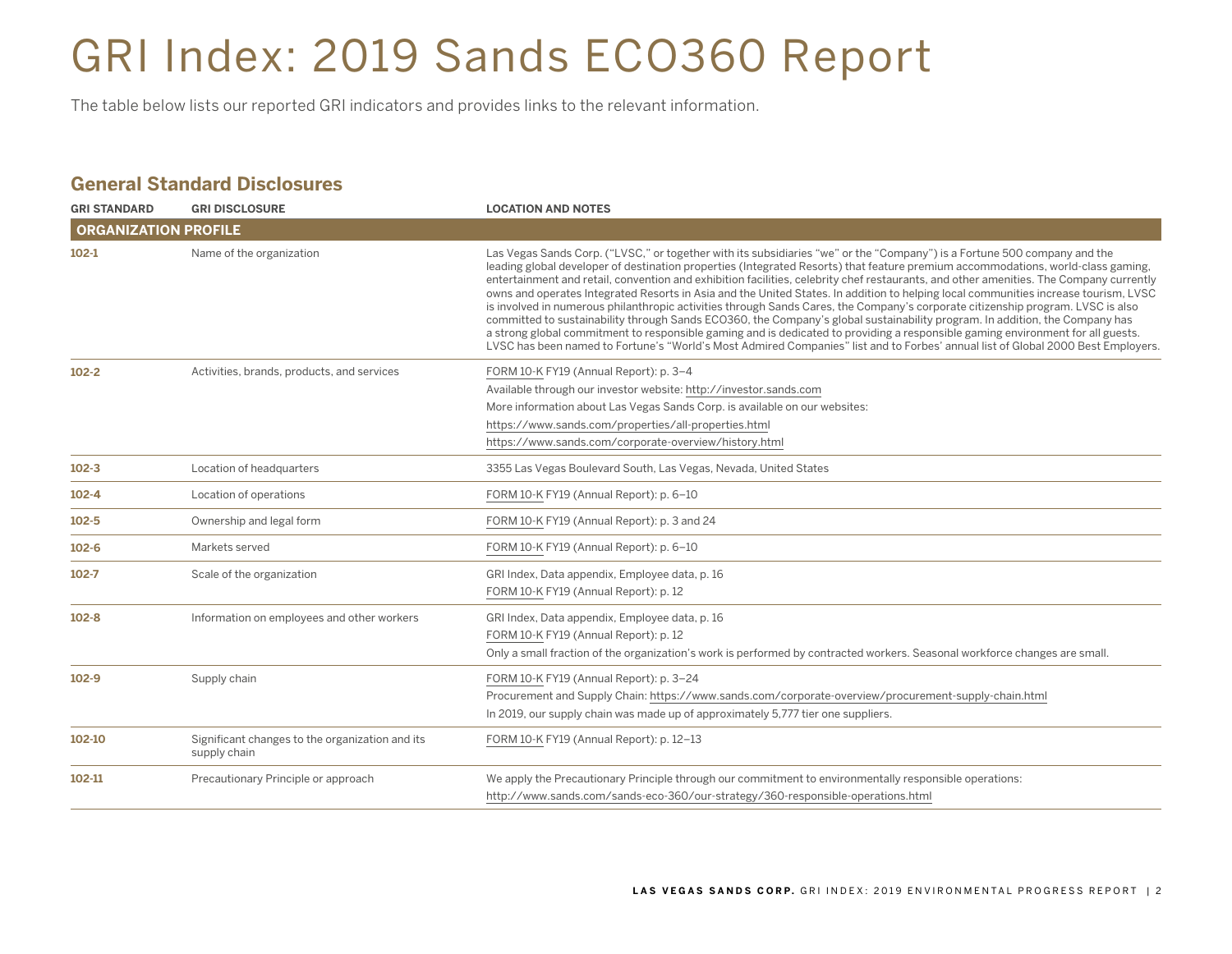# **General Standard Disclosures** (continued)

| <b>GRI STANDARD</b>         | <b>GRI DISCLOSURE</b>                                | <b>LOCATION AND NOTES</b>                                                                                                                                                                                                                                                                                                                                                                                                                                                                                                                                                                                                                                                                                                                                                                                                                                                                                                                                                                                                                                                                                                                                                                                                                                                                                                          |
|-----------------------------|------------------------------------------------------|------------------------------------------------------------------------------------------------------------------------------------------------------------------------------------------------------------------------------------------------------------------------------------------------------------------------------------------------------------------------------------------------------------------------------------------------------------------------------------------------------------------------------------------------------------------------------------------------------------------------------------------------------------------------------------------------------------------------------------------------------------------------------------------------------------------------------------------------------------------------------------------------------------------------------------------------------------------------------------------------------------------------------------------------------------------------------------------------------------------------------------------------------------------------------------------------------------------------------------------------------------------------------------------------------------------------------------|
| 102-12                      | <b>External initiatives</b>                          | Las Vegas Sands Corp. also actively supports or is an active member of the following initiatives.<br>Active members:<br>- U.S. Green Building Council<br>- American Gaming Association<br>- Events Industry Council Sustainability Committee<br>- Better Buildings Alliance<br>- National Center for Responsible Gaming<br>- National Council on Problem Gambling<br>- Nevada Council on Problem Gambling<br>- Problem Gambling Center<br>- 3P Network, Public Utilities Commission<br>- Singapore Packaging Agreement<br>- Singapore Hotel Association, Sustainability Committee<br>- Singapore International Chamber of Commerce, Sustainability Committee<br>- American Chamber of Commerce, Sustainability Committee<br>- Nevada Hotel & Lodging Association Sustainability Committee<br>- The Sustainable Events Big Initiative Group (SEBIG)<br>Actively support:<br>- Science Based Targets initiative<br>- The United Nations Sustainable Development Goals<br>- The EPA United States Food Loss and Waste 2030 Champions<br>For more information on the responsible gaming initiatives we support, see:<br>https://www.sandschina.com/community-affairs/responsible-gaming.html<br>http://www.marinabaysands.com/company-information/responsible-gambling.html<br>https://www.venetian.com/casino/responsible-gaming.html |
| 102-13                      | Membership of associations                           | See 102-12                                                                                                                                                                                                                                                                                                                                                                                                                                                                                                                                                                                                                                                                                                                                                                                                                                                                                                                                                                                                                                                                                                                                                                                                                                                                                                                         |
|                             |                                                      |                                                                                                                                                                                                                                                                                                                                                                                                                                                                                                                                                                                                                                                                                                                                                                                                                                                                                                                                                                                                                                                                                                                                                                                                                                                                                                                                    |
| <b>STRATEGY</b>             |                                                      |                                                                                                                                                                                                                                                                                                                                                                                                                                                                                                                                                                                                                                                                                                                                                                                                                                                                                                                                                                                                                                                                                                                                                                                                                                                                                                                                    |
| 102-14                      | Statement from senior decision-maker                 | See statement from the Senior Vice President, Chief Procurement and Sustainability Officer in our Sands ECO360 2019<br>Environmental Progress Report: p. 2<br>See statement from Chairman of the Board and Chief Executive Officer, Las Vegas Sands Corp. in our Sands ECO360 2018 Report, p. 3                                                                                                                                                                                                                                                                                                                                                                                                                                                                                                                                                                                                                                                                                                                                                                                                                                                                                                                                                                                                                                    |
| <b>ETHICS AND INTEGRITY</b> |                                                      |                                                                                                                                                                                                                                                                                                                                                                                                                                                                                                                                                                                                                                                                                                                                                                                                                                                                                                                                                                                                                                                                                                                                                                                                                                                                                                                                    |
| 102-16                      | Values, principles, standards, and norms of behavior | Our governance documents, including our Code of Business Conduct and Ethics, can be accessed on our corporate website:<br>https://investor.sands.com/Company/Documents-and-Charters/default.aspx<br>See our Supplier Code of Conduct and procurement and supply chain information on our website:<br>http://www.sands.com/corporate-overview/procurement-supply-chain.html                                                                                                                                                                                                                                                                                                                                                                                                                                                                                                                                                                                                                                                                                                                                                                                                                                                                                                                                                         |
| <b>GOVERNANCE</b>           |                                                      |                                                                                                                                                                                                                                                                                                                                                                                                                                                                                                                                                                                                                                                                                                                                                                                                                                                                                                                                                                                                                                                                                                                                                                                                                                                                                                                                    |
| 102-18                      | Governance structure                                 | See our Board of Directors and Committees<br>See the governance section of our Environmental Responsibility Policy<br>See our Sands ECO360 strategy<br>See our Corporate Governance Guidelines                                                                                                                                                                                                                                                                                                                                                                                                                                                                                                                                                                                                                                                                                                                                                                                                                                                                                                                                                                                                                                                                                                                                     |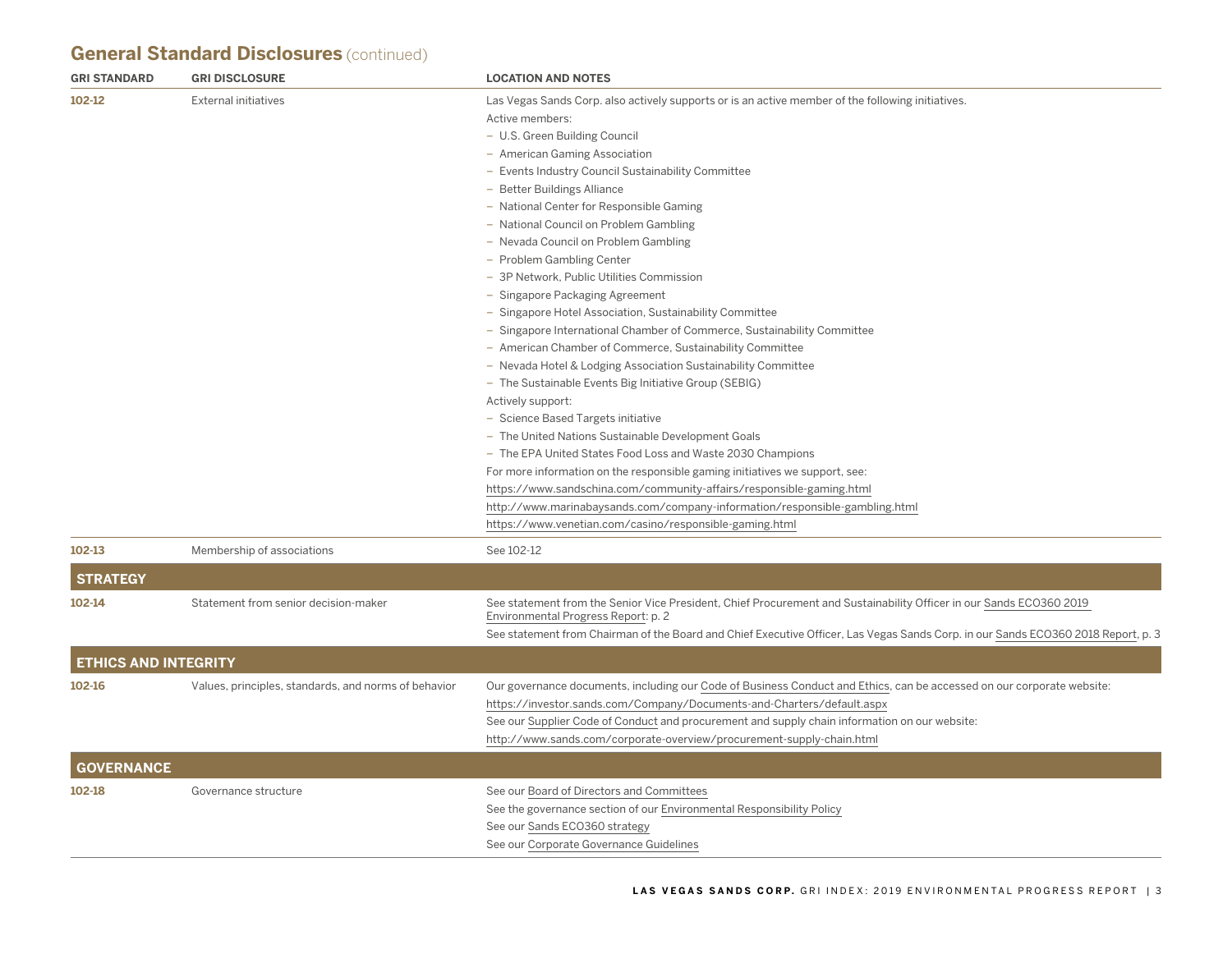# **General Standard Disclosures** (continued)

| <b>GRI STANDARD</b> | <b>GRI DISCLOSURE</b>                  | <b>LOCATION AND NOTES</b>                                                   |                                                                                                                                                                                                                                                                                                                                                                                                                                                                                                                            |
|---------------------|----------------------------------------|-----------------------------------------------------------------------------|----------------------------------------------------------------------------------------------------------------------------------------------------------------------------------------------------------------------------------------------------------------------------------------------------------------------------------------------------------------------------------------------------------------------------------------------------------------------------------------------------------------------------|
|                     | <b>STAKEHOLDER ENGAGEMENT</b>          |                                                                             |                                                                                                                                                                                                                                                                                                                                                                                                                                                                                                                            |
| 102-40              | List of stakeholder groups             |                                                                             | See our Sands ECO360 strategy and information on our stakeholder engagement pillar online:                                                                                                                                                                                                                                                                                                                                                                                                                                 |
|                     |                                        | https://www.sands.com/sands-eco-360/our-strategy.html                       |                                                                                                                                                                                                                                                                                                                                                                                                                                                                                                                            |
|                     |                                        | http://www.sands.com/sands-eco-360/our-strategy/stakeholder-engagement.html |                                                                                                                                                                                                                                                                                                                                                                                                                                                                                                                            |
| 102-41              | Collective bargaining agreements       | FORM 10-K FY19 (Annual Report): p. 12                                       |                                                                                                                                                                                                                                                                                                                                                                                                                                                                                                                            |
| 102-42              | Identifying and selecting stakeholders | Environmental Report, p. 16-17.                                             | We have identified the key stakeholders to engage with through both our previous and current experience and relationships with<br>them. Our stakeholders are individuals and organizations interested in and/or affected by our business. Understanding and taking<br>action on what is relevant to our stakeholders maximizes the effectiveness of our strategy. For examples of our stakeholder<br>engagement, see http://www.sands.com/sands-eco-360/our-strategy/stakeholder-engagement.html and our Sands ECO360 2018 |
| 102-43              | Approach to stakeholder engagement     | and 16-17.                                                                  | For our stakeholder engagement strategy and examples of engagement, see our Sands ECO360 2018 Environmental Report p.4-5                                                                                                                                                                                                                                                                                                                                                                                                   |
|                     |                                        | ECO360 program, along with related reporting.                               | We value regular engagement with all our key stakeholder groups. These interactions range from online or telephone surveys and<br>questionnaires (e.g., Team Members and guests) to in-person meetings (e.g., suppliers, government officials and NGOs). The various<br>engagement activities with our stakeholders throughout the year have also allowed us to continue to shape and focus our Sands                                                                                                                      |
| 102-44              | Key topics and concerns raised         | See our Sands ECO360 strategy                                               |                                                                                                                                                                                                                                                                                                                                                                                                                                                                                                                            |
|                     |                                        | <b>Key issues</b>                                                           | <b>Reported in:</b>                                                                                                                                                                                                                                                                                                                                                                                                                                                                                                        |
|                     |                                        | Health, safety and well-being                                               | GRI Index, Corporate Responsibility Overview, corporate website                                                                                                                                                                                                                                                                                                                                                                                                                                                            |
|                     |                                        | Energy                                                                      | ECO360 report, GRI Index, CDP response, newsletter                                                                                                                                                                                                                                                                                                                                                                                                                                                                         |
|                     |                                        | Workforce development                                                       | GRI Index, Corporate Responsibility Overview, corporate website                                                                                                                                                                                                                                                                                                                                                                                                                                                            |
|                     |                                        | Business ethics (anti-corruption)                                           | GRI Index, Corporate Responsibility Overview, corporate website                                                                                                                                                                                                                                                                                                                                                                                                                                                            |
|                     |                                        | Local communities                                                           | ECO360 report, Corporate Responsibility Overview, corporate website (including<br>press releases and the blog Sands Confidential)                                                                                                                                                                                                                                                                                                                                                                                          |
|                     |                                        | Water                                                                       | ECO360 report, GRI Index, newsletter, CDP response                                                                                                                                                                                                                                                                                                                                                                                                                                                                         |
|                     |                                        | Waste                                                                       | ECO360 report, GRI Index, newsletter                                                                                                                                                                                                                                                                                                                                                                                                                                                                                       |
|                     |                                        | Climate change and GHG emissions                                            | ECO360 report, GRI Index, CDP response                                                                                                                                                                                                                                                                                                                                                                                                                                                                                     |
|                     |                                        | Economic impact                                                             | ECO360 report, GRI Index, Corporate Responsibility Overview, corporate website,<br>CDP response                                                                                                                                                                                                                                                                                                                                                                                                                            |
|                     |                                        | Procurement (including single-use plastic)                                  | ECO360 report, GRI Index, Corporate Responsibility Overview, corporate website                                                                                                                                                                                                                                                                                                                                                                                                                                             |
|                     |                                        | Diversity and equal opportunity                                             | GRI Index, Corporate Responsibility Overview, corporate website                                                                                                                                                                                                                                                                                                                                                                                                                                                            |
|                     |                                        |                                                                             |                                                                                                                                                                                                                                                                                                                                                                                                                                                                                                                            |
|                     |                                        | <b>Emerging issues</b>                                                      | <b>Reported in:</b>                                                                                                                                                                                                                                                                                                                                                                                                                                                                                                        |
|                     |                                        | Biodiversity                                                                | GRI Index, newsletter                                                                                                                                                                                                                                                                                                                                                                                                                                                                                                      |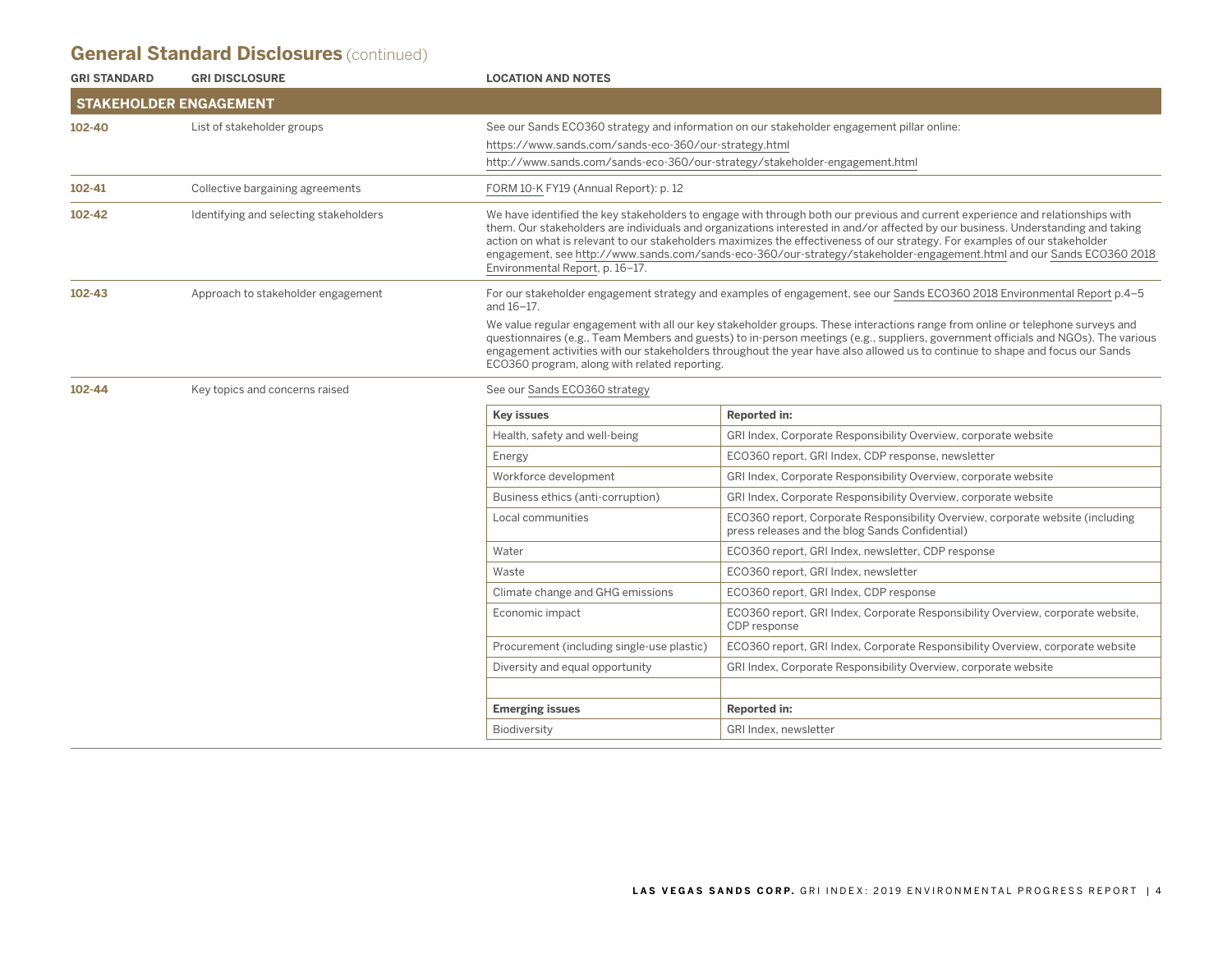# **General Standard Disclosures** (continued)

| <b>GRI STANDARD</b>       | <b>GRI DISCLOSURE</b>                                                                               | <b>LOCATION AND NOTES</b>                                                                                                                                                                                                                                                                                                                                                                                                                                      |
|---------------------------|-----------------------------------------------------------------------------------------------------|----------------------------------------------------------------------------------------------------------------------------------------------------------------------------------------------------------------------------------------------------------------------------------------------------------------------------------------------------------------------------------------------------------------------------------------------------------------|
| <b>REPORTING PRACTICE</b> |                                                                                                     |                                                                                                                                                                                                                                                                                                                                                                                                                                                                |
| $102 - 45$                | Entities included in the consolidated financial statements FORM 10-K FY19 (Annual Report): p. 75-77 |                                                                                                                                                                                                                                                                                                                                                                                                                                                                |
| $102 - 46$                | Defining report content and topic Boundaries                                                        | Report content and topic Boundaries are defined by taking into account the most significant economic, environmental and social<br>impacts, as well as the concerns of our stakeholders. We do this by continually monitoring feedback from stakeholders who can<br>be reasonably considered to affect, or be affected by, our business operations. We incorporate the Greenhouse Gas Protocol when<br>determining our Boundary for Scope 1, 2 and 3 emissions. |
|                           |                                                                                                     | For examples of our identification of key issues, see our Key Theme Assessment in our Sands ECO360 2018 Environmental Report, p. 4-5                                                                                                                                                                                                                                                                                                                           |
|                           |                                                                                                     | For examples of our stakeholder engagement, see our Sands ECO360 2018 Environmental Report p. 16–17 and online: https://www.<br>sands.com/sands-eco-360/our-strategy/stakeholder-engagement.html                                                                                                                                                                                                                                                               |
| 102-47                    | List of material topics                                                                             | For our key themes, see our Sands ECO360 2018 Environmental Report, p. 4-5 and online:https://www.sands.com/sands-eco-360/<br>our-strategy.html                                                                                                                                                                                                                                                                                                                |
|                           |                                                                                                     | Also refer to indicator 102-44 of this GRI Index.                                                                                                                                                                                                                                                                                                                                                                                                              |
| 102-48                    | Restatements of information                                                                         | The final sale of Sands Bethlehem was completed in 2019 and thus the property is no longer part of our reporting. See online:<br>https://investor.sands.com/press-releases/press-release-details/2019/Las-Vegas-Sands-Closes-13-Billion-Sale-of-Sands-<br>Bethlehem/default.aspx                                                                                                                                                                               |
|                           |                                                                                                     | For comparison purposes and to align with the Greenhouse Gas Protocol, the previous year's information has been updated to reflect<br>this portfolio change.                                                                                                                                                                                                                                                                                                   |
| 102-49                    | Changes in reporting                                                                                | There have been no changes in the topics listed in 102-44.                                                                                                                                                                                                                                                                                                                                                                                                     |
| 102-50                    | Reporting period                                                                                    | Our report draws on the performance highlights of the calendar year 2019. It covers the full scope of our global operations, including<br>majority-owned subsidiaries.                                                                                                                                                                                                                                                                                         |
| 102-51                    | Date of most recent report                                                                          | Sands ECO360 2019 Environmental Progress Report (published in May 2020)                                                                                                                                                                                                                                                                                                                                                                                        |
| 102-52                    | Reporting cycle                                                                                     | We report annually. We alternate publishing a full report and a progress report every other year.                                                                                                                                                                                                                                                                                                                                                              |
| 102-53                    | Contact point for questions regarding the report                                                    | Back cover of the report (sandseco360@sands.com)                                                                                                                                                                                                                                                                                                                                                                                                               |
| 102-54                    |                                                                                                     | Claims of reporting in accordance with the GRI Standards This report has been prepared in accordance with the GRI Standards: Core option.                                                                                                                                                                                                                                                                                                                      |
| 102-55                    | <b>GRI</b> content index                                                                            | This GRI Index can be found on the ECO360 website: https://www.sands.com/sands-eco-360/our-news/environmental-report.html                                                                                                                                                                                                                                                                                                                                      |
| 102-56                    | External assurance                                                                                  | The GHG emissions, energy consumption, water withdrawal and waste generation data included in the report was assured by a third-<br>party verifier.                                                                                                                                                                                                                                                                                                            |
|                           |                                                                                                     | See our Assurance Statement online.                                                                                                                                                                                                                                                                                                                                                                                                                            |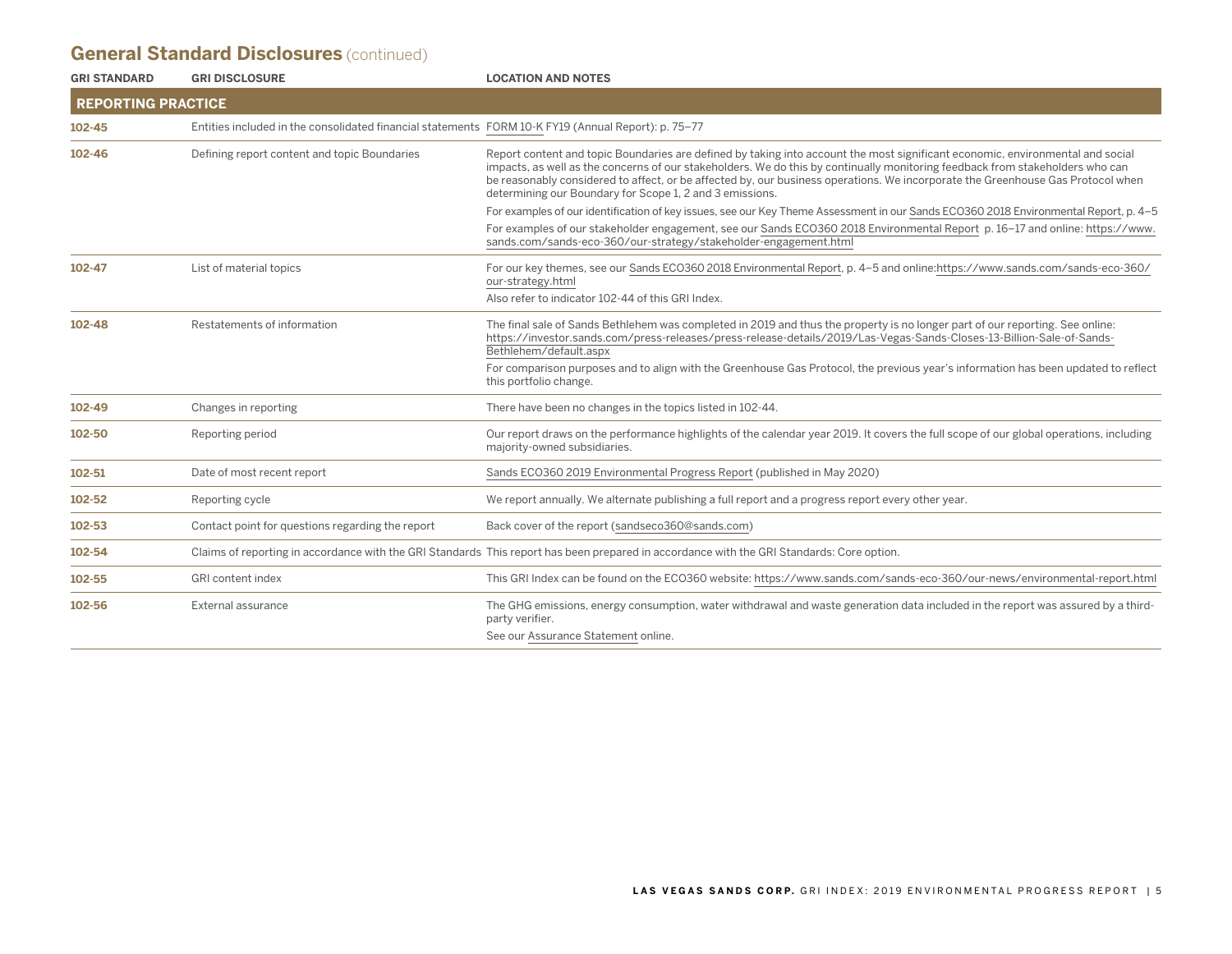# **Material Topics**

| <b>GRI STANDARD</b>         | <b>GRI DISCLOSURE</b>                                                             | <b>LOCATION AND NOTES</b>                                                                                                                                                                                                                                                                                                                                                                                                                                                                                                                                                                                                                                                                                                                                                                                                                                                      |
|-----------------------------|-----------------------------------------------------------------------------------|--------------------------------------------------------------------------------------------------------------------------------------------------------------------------------------------------------------------------------------------------------------------------------------------------------------------------------------------------------------------------------------------------------------------------------------------------------------------------------------------------------------------------------------------------------------------------------------------------------------------------------------------------------------------------------------------------------------------------------------------------------------------------------------------------------------------------------------------------------------------------------|
| <b>ECONOMIC</b>             |                                                                                   |                                                                                                                                                                                                                                                                                                                                                                                                                                                                                                                                                                                                                                                                                                                                                                                                                                                                                |
| <b>ECONOMIC PERFORMANCE</b> |                                                                                   |                                                                                                                                                                                                                                                                                                                                                                                                                                                                                                                                                                                                                                                                                                                                                                                                                                                                                |
|                             | <b>GRI 103: MANAGEMENT APPROACH 2016</b>                                          |                                                                                                                                                                                                                                                                                                                                                                                                                                                                                                                                                                                                                                                                                                                                                                                                                                                                                |
| 103-1                       | Explanation of the material topic and its Boundaries                              | Las Vegas Sands contributes significantly to the economy through shareholder returns, taxes, licenses paid, and employment of labor<br>force, as well as community contributions and the generation of indirect economic stimulus as a result of our investments. Details on                                                                                                                                                                                                                                                                                                                                                                                                                                                                                                                                                                                                   |
| 103-2                       | The management approach and its components                                        | our financial performance, prepared in accordance with relevant laws and externally assured, can be found online:<br>http://investor.sands.com/ir-home/financial-info/quarterly-financial-results/default.aspx                                                                                                                                                                                                                                                                                                                                                                                                                                                                                                                                                                                                                                                                 |
| 103-3                       | Evaluation of the management approach                                             | FORM 10-K FY19 (Annual Report): p. 5-6 Strengths and Strategies                                                                                                                                                                                                                                                                                                                                                                                                                                                                                                                                                                                                                                                                                                                                                                                                                |
|                             |                                                                                   | Our approach to ensuring that we continue to impact the economy and the community in a positive way can be found in our<br>governance documents and our committee charters: https://investor.sands.com/Company/Documents-and-Charters/default.aspx                                                                                                                                                                                                                                                                                                                                                                                                                                                                                                                                                                                                                             |
|                             |                                                                                   | Boundary: internal: all entities; external: our communities                                                                                                                                                                                                                                                                                                                                                                                                                                                                                                                                                                                                                                                                                                                                                                                                                    |
|                             | <b>GRI 201: ECONOMIC PERFORMANCE 2016</b>                                         |                                                                                                                                                                                                                                                                                                                                                                                                                                                                                                                                                                                                                                                                                                                                                                                                                                                                                |
| 201-1                       | Direct economic value generated and distributed                                   | FORM 10-K FY19 (Annual Report): p. 38-39 and 43-63                                                                                                                                                                                                                                                                                                                                                                                                                                                                                                                                                                                                                                                                                                                                                                                                                             |
|                             |                                                                                   | We communicate about community investments through our press releases, available online: https://investor.sands.com/press-<br>releases/default.aspx                                                                                                                                                                                                                                                                                                                                                                                                                                                                                                                                                                                                                                                                                                                            |
| 201-2                       | Financial implications and other risks and opportunities<br>due to climate change | See our 2019 CDP Climate Change response                                                                                                                                                                                                                                                                                                                                                                                                                                                                                                                                                                                                                                                                                                                                                                                                                                       |
| 201-3                       | Defined benefit plan obligations and other<br>retirement plans                    | FORM 10-K FY19 (Annual Report): Note 16, p. 119 and Note 17, p. 122, 124-125                                                                                                                                                                                                                                                                                                                                                                                                                                                                                                                                                                                                                                                                                                                                                                                                   |
|                             | <b>INDIRECT ECONOMIC IMPACTS</b>                                                  |                                                                                                                                                                                                                                                                                                                                                                                                                                                                                                                                                                                                                                                                                                                                                                                                                                                                                |
|                             | <b>GRI 103: MANAGEMENT APPROACH 2016</b>                                          |                                                                                                                                                                                                                                                                                                                                                                                                                                                                                                                                                                                                                                                                                                                                                                                                                                                                                |
| 103-1                       | Explanation of the material topic and its Boundaries                              | See Economic Performance.                                                                                                                                                                                                                                                                                                                                                                                                                                                                                                                                                                                                                                                                                                                                                                                                                                                      |
| 103-2                       | The management approach and its components                                        |                                                                                                                                                                                                                                                                                                                                                                                                                                                                                                                                                                                                                                                                                                                                                                                                                                                                                |
| 103-3                       | Evaluation of the management approach                                             |                                                                                                                                                                                                                                                                                                                                                                                                                                                                                                                                                                                                                                                                                                                                                                                                                                                                                |
|                             | <b>GRI 203: INDIRECT ECONOMIC IMPACTS 2016</b>                                    |                                                                                                                                                                                                                                                                                                                                                                                                                                                                                                                                                                                                                                                                                                                                                                                                                                                                                |
| 203-2                       | Significant indirect economic impacts                                             | Our corporate headquarters and the regions where we have properties aren't just places of business. They are the places we call<br>home, and we are committed to making each of our communities a great place to live. Not only are we a major economic contributor<br>in our regions by spurring tourism, jobs and tax revenue, we also hope to serve as a catalyst for solving local issues, promoting<br>livability of the regions and improving the communities' ability to respond to challenges. We focus on three principal areas: (1) our<br>regions through Sands Cares, our charitable giving and community engagement program, (2) our guests and Team Members through<br>Project Protect, our responsible gaming, counter trafficking and financial crime prevention program and (3) our industry through<br>investment and engagement in hospitality development. |
|                             |                                                                                   | The added value from direct, indirect and induced economic impact tied to each Integrated Resort is substantial, reflecting the<br>multiplier effect of our investment and operations. The design, development and operation of Integrated Resorts serves as an<br>economic growth engine, creates cultural, entertainment and shopping draw within the local community, and has led to the creation<br>of thousands of jobs. In Macau, as of 2018, our developments and operations accounted for approximately 27.9% of the Special<br>Administrative Region's GDP.                                                                                                                                                                                                                                                                                                           |
|                             |                                                                                   | When we enter new jurisdictions, we use our highly experienced in-house staff, independent international consultants and local<br>experts to conduct economic and community impact assessments. Our mission is to complement what exists and enhance the<br>environment through the introduction of new industry-leading facilities, world-class attractions and superior service levels. To<br>achieve this, we work with local governments and build relationships with our customers, employ local labor, enhance education,<br>improve infrastructure and enable other businesses to thrive.                                                                                                                                                                                                                                                                               |
|                             |                                                                                   | See also Sands Cares: https://www.sands.com/sands-cares/our-commitment.html                                                                                                                                                                                                                                                                                                                                                                                                                                                                                                                                                                                                                                                                                                                                                                                                    |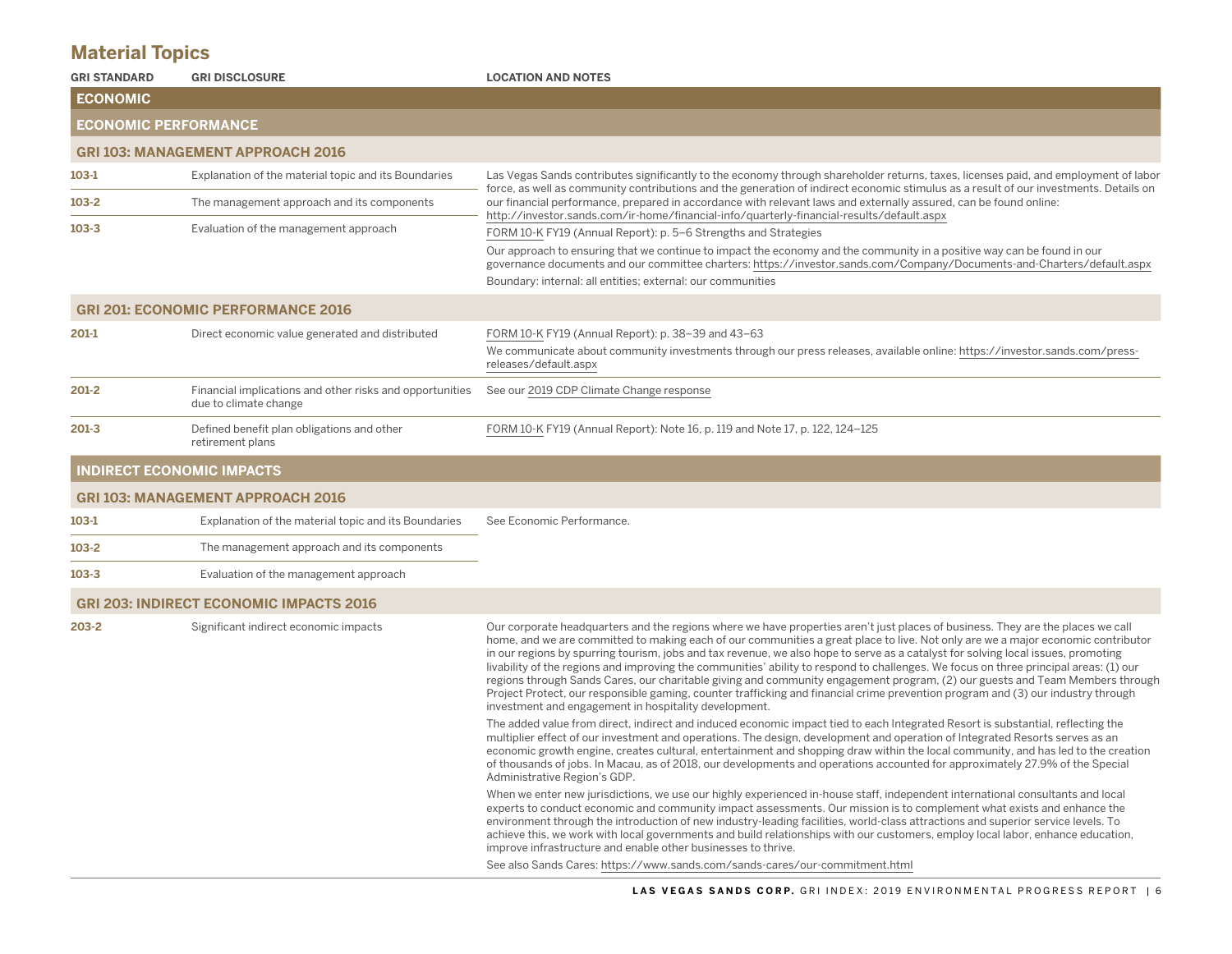| <b>GRI STANDARD</b>    | <b>GRI DISCLOSURE</b>                                                       | <b>LOCATION AND NOTES</b>                                                                                                                                                                                                                                                                                                                                                                                                                                                                                                                                                                                                                                                                                                                                                                                                                                                                                |
|------------------------|-----------------------------------------------------------------------------|----------------------------------------------------------------------------------------------------------------------------------------------------------------------------------------------------------------------------------------------------------------------------------------------------------------------------------------------------------------------------------------------------------------------------------------------------------------------------------------------------------------------------------------------------------------------------------------------------------------------------------------------------------------------------------------------------------------------------------------------------------------------------------------------------------------------------------------------------------------------------------------------------------|
| <b>ANTI-CORRUPTION</b> |                                                                             |                                                                                                                                                                                                                                                                                                                                                                                                                                                                                                                                                                                                                                                                                                                                                                                                                                                                                                          |
|                        | <b>GRI 103: MANAGEMENT APPROACH 2016</b>                                    |                                                                                                                                                                                                                                                                                                                                                                                                                                                                                                                                                                                                                                                                                                                                                                                                                                                                                                          |
| $103-1$                | Explanation of the material topic and its Boundaries                        | Acting with integrity is central to our commercial success, as we know that how we do business is as important as the results we<br>achieve. We are committed to the highest standards of ethical conduct, including an unwavering commitment to anti-corruption. We<br>also expect those we do business with to maintain the highest level of ethical behavior.<br>Boundary: internal: all entities; external: our communities                                                                                                                                                                                                                                                                                                                                                                                                                                                                          |
| $103-2$                | The management approach and its components                                  | We have several policies and management structures in place to prevent corruption in all our operations.<br>See our committee charters, and governance documents including our Code of Business Conduct and Ethics and<br>Anti-Corruption Policy online: https://investor.sands.com/Company/Documents-and-Charters/default.aspx<br>See our Supplier Code of Conduct, which includes a corruption and bribery prohibition.                                                                                                                                                                                                                                                                                                                                                                                                                                                                                |
| $103 - 3$              | Evaluation of the management approach                                       | We continually monitor our performance in this area through a number of mechanisms, including:<br>- our audit committee<br>- our ethics hotline<br>- the completion of training by key personnel within our business<br>- disclosures on non-compliance with the Foreign Corrupt Practices Act: see FORM 10-K FY19 (Annual Report): p. 23 and<br>FORM 10-K FY19 (Annual Report): "Litigation" section, p. 103-104<br>See our Reporting and Non-Retaliation Policy                                                                                                                                                                                                                                                                                                                                                                                                                                        |
|                        | <b>GRI 205: ANTI-CORRUPTION 2016</b>                                        |                                                                                                                                                                                                                                                                                                                                                                                                                                                                                                                                                                                                                                                                                                                                                                                                                                                                                                          |
| 205-1                  | Operations assessed for risks related to corruption                         | FORM 10-K FY19 (Annual Report): p. 23<br>We have several policies and management structures in place to identify and assess risks and prevent corruption in all our operations.<br>See our committee charters, and governance documents including our Code of Business Conduct and Ethics and Anti-Corruption Policy<br>online: https://investor.sands.com/Company/Documents-and-Charters/default.aspx                                                                                                                                                                                                                                                                                                                                                                                                                                                                                                   |
| $205 - 2$              | Communication and training about anti-corruption<br>policies and procedures | GRI Index, Data appendix, Anti-corruption data, p. 16<br>Our Code of Business Conduct and Ethics and Anti-Corruption Policy have been communicated to (and acknowledgments of receipt<br>obtained for) both the LVSC and SCL (Sands China Ltd.) Board of Directors and Management. These Members also receive annual<br>in-person training on the Code and anti-corruption policies and procedures.<br>All Team Members are required to receive training on the Code of Business Conduct and Ethics, and anti-corruption policies<br>and procedures.<br>The Company also communicates its anti-corruption policies and procedures to business partners, e.g., suppliers, agents and<br>lobbyists, at the time of contracting and, depending on the type of business partner, annually thereafter. All suppliers and partners<br>are required to acknowledge our anti-corruption policies and procedures. |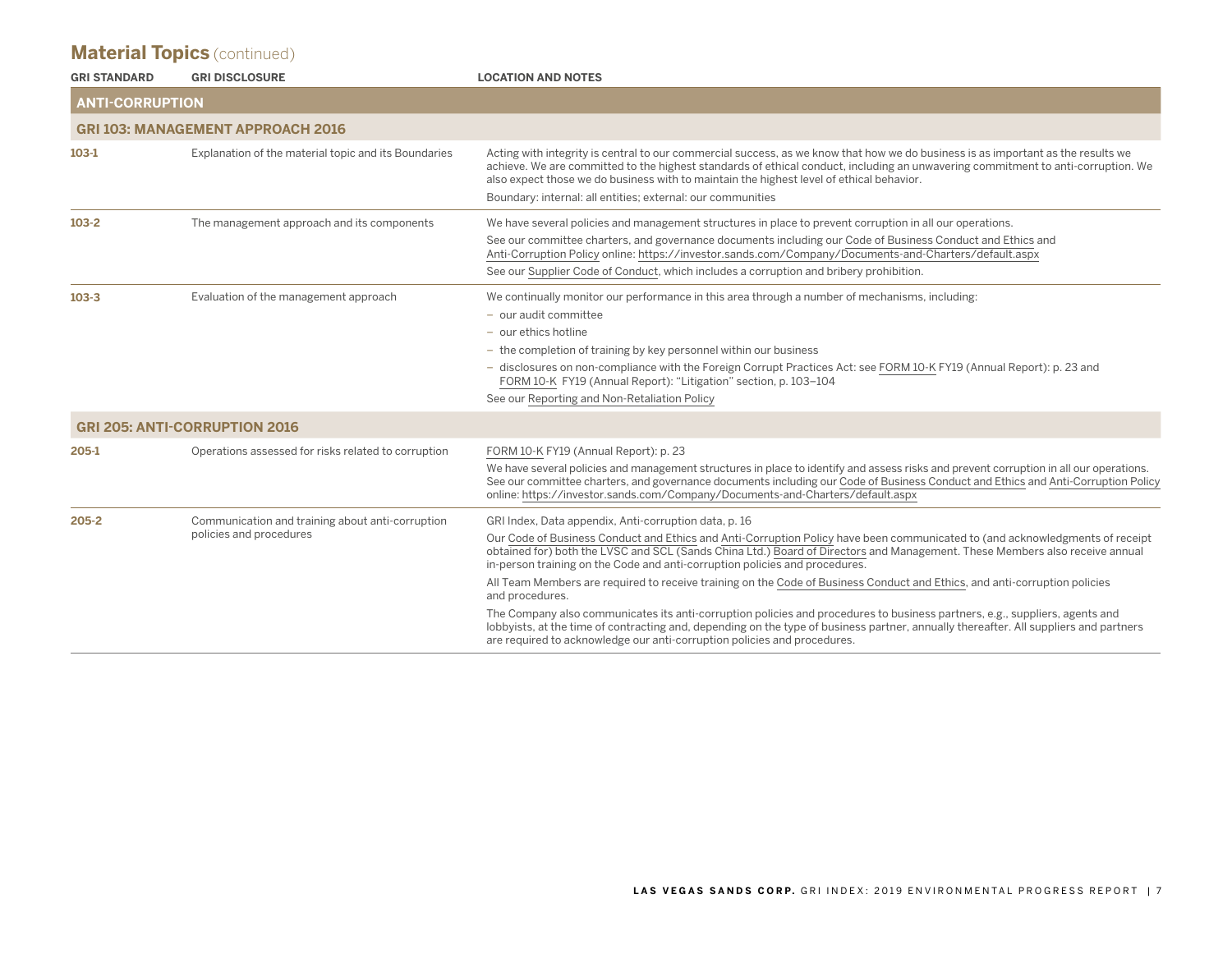| <b>GRI STANDARD</b>         | <b>GRI DISCLOSURE</b>                                | <b>LOCATION AND NOTES</b>                                                                                                                                                                                                                                                                                                                                                                                                                                              |
|-----------------------------|------------------------------------------------------|------------------------------------------------------------------------------------------------------------------------------------------------------------------------------------------------------------------------------------------------------------------------------------------------------------------------------------------------------------------------------------------------------------------------------------------------------------------------|
| <b>ENVIRONMENTAL</b>        |                                                      |                                                                                                                                                                                                                                                                                                                                                                                                                                                                        |
| <b>ENERGY</b>               |                                                      |                                                                                                                                                                                                                                                                                                                                                                                                                                                                        |
|                             | <b>GRI 103: MANAGEMENT APPROACH 2016</b>             |                                                                                                                                                                                                                                                                                                                                                                                                                                                                        |
| $103-1$                     | Explanation of the material topic and its Boundaries | While our ultimate purpose is guest satisfaction, we also consciously aim to reduce the environmental footprint of our own<br>operations, as well as our supply chain through the procurement of sustainable products and services.                                                                                                                                                                                                                                    |
| $103-2$                     | The management approach and its components           | For details on our strategic approach, see our Sands ECO360 2018 Environmental Report, p. 4-5, our website, https://www.sands.<br>com/sands-eco-360/our-strategy.html, and our 2019 CDP Climate Change and Water responses. We measure our sustainability<br>progress using the widely recognized UN Sustainable Development Goals (SDGs) and Science Based Targets (SBTs). For more<br>details on this, please see our Sands ECO360 2018 Environmental Report, p. 18. |
|                             |                                                      | Also see our most recent energy performance in our Sands ECO360 2019 Environmental Progress Report, p. 6–7                                                                                                                                                                                                                                                                                                                                                             |
|                             |                                                      | Boundary: internal: all entities; external: our supply chain                                                                                                                                                                                                                                                                                                                                                                                                           |
| $103 - 3$                   | Evaluation of the management approach                | Evaluation of the management approach occurs through materiality assessments and "Key Theme Assessments." See "Key Theme<br>Assessment" in our Sands ECO360 2018 Environmental Report, p. 4–5, and find further details on the evaluation of our management<br>approach in our CDP Climate Change and Water responses.                                                                                                                                                 |
|                             |                                                      | Our commitment to sustainability is also validated through third-party disclosure frameworks, such as the Dow Jones<br>Sustainability Index.                                                                                                                                                                                                                                                                                                                           |
| <b>GRI 302: ENERGY 2016</b> |                                                      |                                                                                                                                                                                                                                                                                                                                                                                                                                                                        |
| 302-1                       | Energy consumption within the organization           | See our performance data in our Sands ECO360 2019 Environmental Progress Report, p. 6–7<br>See our Assurance Statement                                                                                                                                                                                                                                                                                                                                                 |
| $302 - 3$                   | Energy intensity                                     | a. 0.15 GJ per conditioned square foot.                                                                                                                                                                                                                                                                                                                                                                                                                                |
|                             |                                                      | b. Denominator (48,322,381) represents square feet of conditioned space.                                                                                                                                                                                                                                                                                                                                                                                               |
|                             |                                                      | c. All applicable energy sources (i.e., fuel, electricity, heating, cooling) are included, after conversion to GJ.                                                                                                                                                                                                                                                                                                                                                     |
|                             |                                                      | d. The above energy intensity ratio uses energy consumption within the organization.                                                                                                                                                                                                                                                                                                                                                                                   |
| $302 - 4$                   | Reduction of energy consumption                      | a. In 2019, newly implemented energy efficiency projects, coupled with ongoing operational improvements, contributed to a reduction<br>in energy use of approximately 178,622 GJ.                                                                                                                                                                                                                                                                                      |
|                             |                                                      | b. Energy reductions include reductions in fuels, electricity, heating and cooling.                                                                                                                                                                                                                                                                                                                                                                                    |
|                             |                                                      | c. All reductions reported above occurred during calendar year 2019.                                                                                                                                                                                                                                                                                                                                                                                                   |
|                             |                                                      | d. A conversion factor of 1 kilowatt hour (kWh) to 0.0036 GJ was used in the calculations.                                                                                                                                                                                                                                                                                                                                                                             |
| <b>WATER</b>                |                                                      |                                                                                                                                                                                                                                                                                                                                                                                                                                                                        |
|                             | <b>GRI 103: MANAGEMENT APPROACH 2016</b>             |                                                                                                                                                                                                                                                                                                                                                                                                                                                                        |
| 103-1                       | Explanation of the material topic and its Boundaries | See management approach for "Energy" for our approach to environmental topics.                                                                                                                                                                                                                                                                                                                                                                                         |
| $103-2$                     | The management approach and its components           |                                                                                                                                                                                                                                                                                                                                                                                                                                                                        |
| $103 - 3$                   | Evaluation of the management approach                |                                                                                                                                                                                                                                                                                                                                                                                                                                                                        |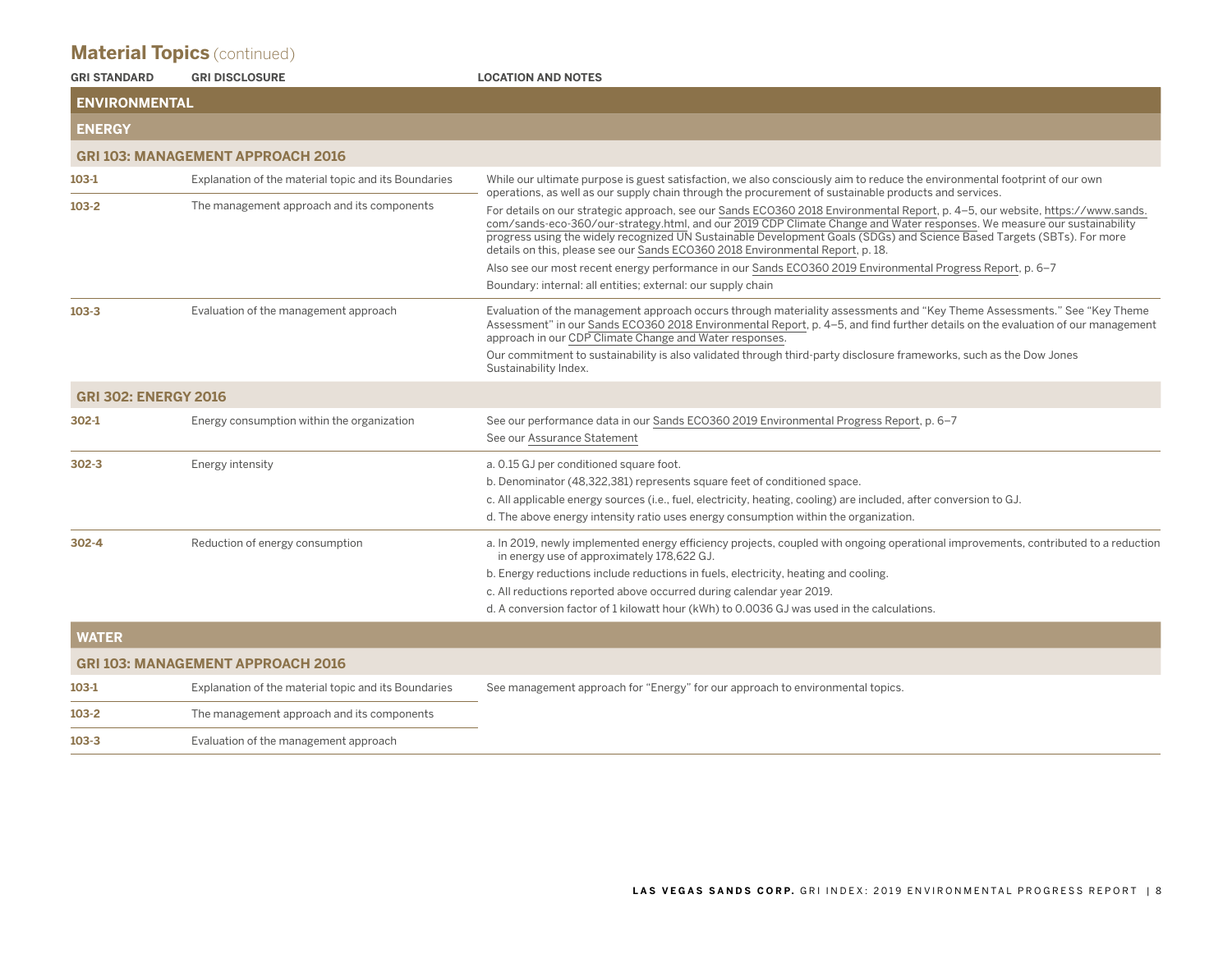| <b>GRI STANDARD</b> | <b>GRI DISCLOSURE</b>                                                                                                                           | <b>LOCATION AND NOTES</b>                                                                                                                                                                                                                                                                                                                                                                                                                                                                                                                                                                                                               |
|---------------------|-------------------------------------------------------------------------------------------------------------------------------------------------|-----------------------------------------------------------------------------------------------------------------------------------------------------------------------------------------------------------------------------------------------------------------------------------------------------------------------------------------------------------------------------------------------------------------------------------------------------------------------------------------------------------------------------------------------------------------------------------------------------------------------------------------|
|                     | <b>GRI 303: WATER AND EFFLUENTS 2018</b>                                                                                                        |                                                                                                                                                                                                                                                                                                                                                                                                                                                                                                                                                                                                                                         |
| $303-1$             | Interactions with water as a shared resource                                                                                                    | See our performance data in our Sands ECO360 2019 Environmental Progress Report, p. 6-7<br>See our 2019 CDP Water response<br>See our Assurance Statement                                                                                                                                                                                                                                                                                                                                                                                                                                                                               |
| $303 - 2$           | Management of water discharge-related impacts                                                                                                   |                                                                                                                                                                                                                                                                                                                                                                                                                                                                                                                                                                                                                                         |
| $303 - 3$           | Water withdrawal                                                                                                                                |                                                                                                                                                                                                                                                                                                                                                                                                                                                                                                                                                                                                                                         |
| $303 - 4$           | Water discharge                                                                                                                                 |                                                                                                                                                                                                                                                                                                                                                                                                                                                                                                                                                                                                                                         |
| $303 - 5$           | Water consumption                                                                                                                               |                                                                                                                                                                                                                                                                                                                                                                                                                                                                                                                                                                                                                                         |
| <b>BIODIVERSITY</b> |                                                                                                                                                 |                                                                                                                                                                                                                                                                                                                                                                                                                                                                                                                                                                                                                                         |
|                     | <b>GRI 103: MANAGEMENT APPROACH 2016</b>                                                                                                        |                                                                                                                                                                                                                                                                                                                                                                                                                                                                                                                                                                                                                                         |
| $103-1$             | Explanation of the material topic and its Boundaries                                                                                            | We recognize biodiversity as an important indicator of the overall health of our planet and an emerging issue of concern that is<br>relevant to our business operations. Our company benefits when we have healthy and biodiverse coastlines, oceans, forests and other                                                                                                                                                                                                                                                                                                                                                                 |
| $103 - 2$           | The management approach and its components                                                                                                      | ecosystems as we rely on these environments to provide enjoyable experiences for our visitors and also to produce the resources<br>that are ultimately used in our products and services every day.                                                                                                                                                                                                                                                                                                                                                                                                                                     |
| $103 - 3$           | Evaluation of the management approach                                                                                                           | Biodiversity has been identified in our materiality assessments as an emerging issue of concern, see GRI indicator 102-44. This<br>topic is not currently addressed directly in our Sands ECO360 strategy; however, by addressing our six key themes - energy, water,<br>waste, food, procurement (including procuring responsible alternatives for single-use plastics) and transportation – we support the<br>sustainable use of resources, which helps to conserve biodiversity. See management approach for "Energy" for our approach to<br>environmental topics and p. 4-5 of our Sands ECO360 2018 Environmental Report.          |
|                     | <b>GRI 304: BIODIVERSITY 2016</b>                                                                                                               |                                                                                                                                                                                                                                                                                                                                                                                                                                                                                                                                                                                                                                         |
| 304-1               | Operational sites owned, leased, managed in, or<br>adjacent to, protected areas and areas of high<br>biodiversity value outside protected areas | Conservation International has identified 36 areas around the world that qualify as a biodiversity hotspot. These hotspots represent<br>2.4% of Earth's land surface but support more than half of the world's plant species found nowhere else in the world. Both our<br>Singapore and Macau properties are situated within or in close regional proximity to one of these hotspots. In addition, all of our<br>resorts are in proximity to a variety of habitats such as nature preserves, national and state parks, lakes, rivers and coastal areas.<br>To explore the world's 36 hotspots see Critical Ecosystem Partnership Funds. |
| <b>EMISSIONS</b>    |                                                                                                                                                 |                                                                                                                                                                                                                                                                                                                                                                                                                                                                                                                                                                                                                                         |
|                     | <b>GRI 103: MANAGEMENT APPROACH 2016</b>                                                                                                        |                                                                                                                                                                                                                                                                                                                                                                                                                                                                                                                                                                                                                                         |
| 103-1               | Explanation of the material topic and its Boundaries                                                                                            | See management approach for "Energy" for our approach to environmental topics.                                                                                                                                                                                                                                                                                                                                                                                                                                                                                                                                                          |
| $103-2$             | The management approach and its components                                                                                                      |                                                                                                                                                                                                                                                                                                                                                                                                                                                                                                                                                                                                                                         |
|                     |                                                                                                                                                 |                                                                                                                                                                                                                                                                                                                                                                                                                                                                                                                                                                                                                                         |

**103-3** Evaluation of the management approach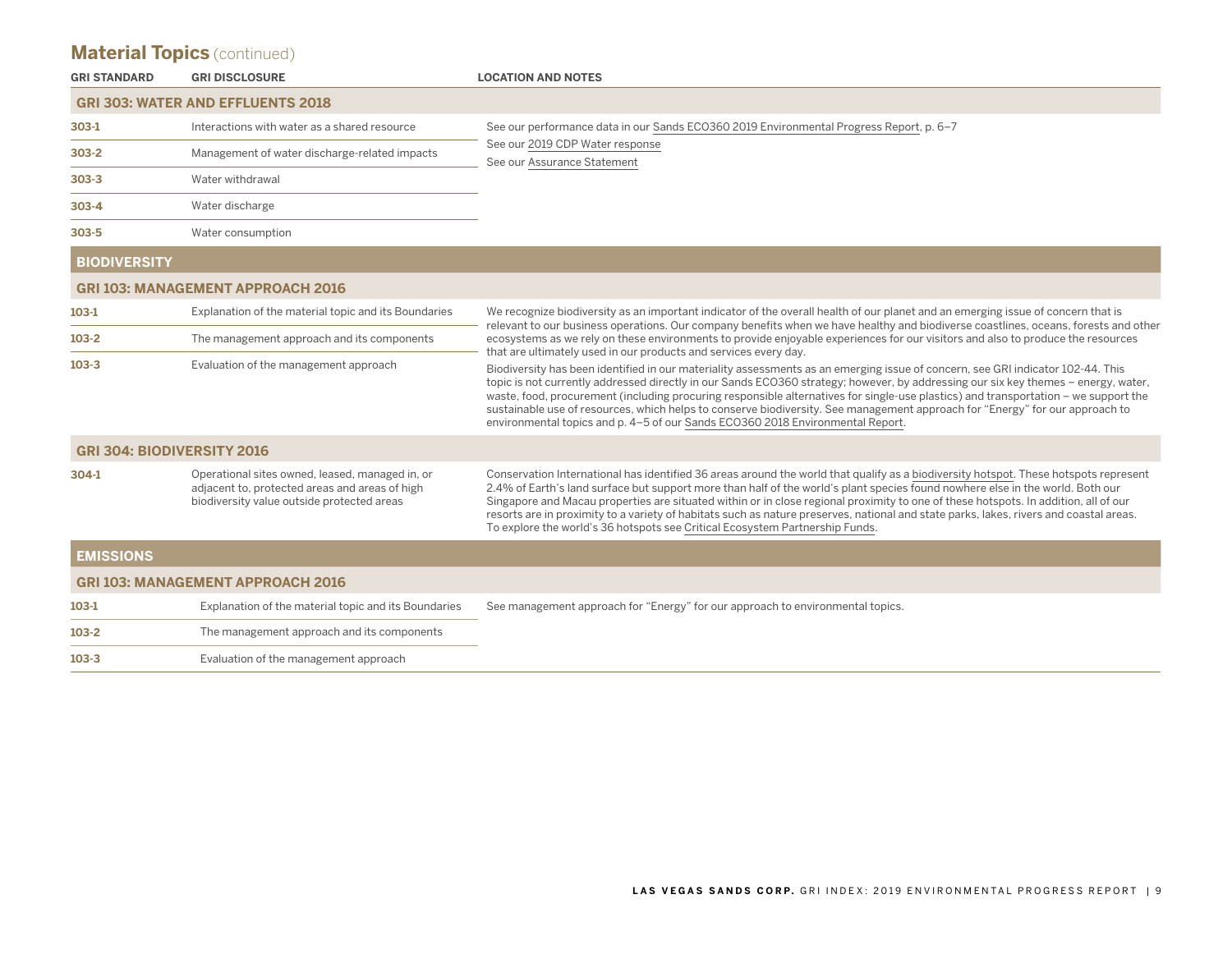| <b>GRI STANDARD</b>            | <b>GRI DISCLOSURE</b>                                | <b>LOCATION AND NOTES</b>                                                                                                                                                                                                                                                                                                                                                                                                                                  |
|--------------------------------|------------------------------------------------------|------------------------------------------------------------------------------------------------------------------------------------------------------------------------------------------------------------------------------------------------------------------------------------------------------------------------------------------------------------------------------------------------------------------------------------------------------------|
| <b>GRI 305: EMISSIONS 2016</b> |                                                      |                                                                                                                                                                                                                                                                                                                                                                                                                                                            |
| 305-1                          | Direct (Scope 1) GHG emissions                       | See our performance data in our Sands ECO360 2019 Environmental Progress Report, p. 6–7 and our Assurance Statement<br>a. See our Assurance Statement.<br>b. All relevant gases have been included in the calculation.<br>e. GWP rates from the IPCC assessment reports based on a 100-year timeframe were used.<br>f. Financial control is used to determine the boundary.<br>g. The Greenhouse Gas Protocol was used.                                    |
| $305 - 2$                      | Energy indirect (Scope 2) GHG emissions              | See our performance data in our Sands ECO360 2019 Environmental Progress Report, p. 6–7 and our Assurance Statement<br>a. See our Assurance Statement.<br>b. See our Assurance Statement.<br>c. All relevant gases have been included in the calculation.<br>e. GWP rates from the IPCC assessment reports based on a 100-year timeframe were used.<br>f. Financial control is used to determine the boundary.<br>g. The Greenhouse Gas Protocol was used. |
| $305 - 3$                      | Other indirect (Scope 3) GHG emissions               | See our 2019 CDP Climate Change response<br>See our performance data in our Sands ECO360 2019 Environmental Progress Report, p. 6-7<br>See our Assurance Statement                                                                                                                                                                                                                                                                                         |
| $305 - 4$                      | GHG emissions intensity                              | a. 0.016 MT $CO2e$ per square foot of conditioned space.<br>b. Denominator (48,322,381) represents square feet of conditioned space.<br>c. Scope 1 and Scope 2 (market-based) GHG emissions from our operations, excluding ferry operations, were included in the above<br>intensity ratio.<br>d. All relevant gases have been included in the calculation.<br>See our performance data in our Sands ECO360 2019 Environmental Progress Report, p. 6-7     |
| 305-5                          | Reduction of GHG emissions                           | See our performance data in our Sands ECO360 2019 Environmental Progress Report, p. 6-7<br>See our 2019 CDP Climate Change response                                                                                                                                                                                                                                                                                                                        |
| <b>EFFLUENTS AND WASTE</b>     |                                                      |                                                                                                                                                                                                                                                                                                                                                                                                                                                            |
|                                | <b>GRI 103: MANAGEMENT APPROACH 2016</b>             |                                                                                                                                                                                                                                                                                                                                                                                                                                                            |
| 103-1                          | Explanation of the material topic and its Boundaries | See management approach for "Energy" for our approach to environmental topics.                                                                                                                                                                                                                                                                                                                                                                             |
| $103 - 2$                      | The management approach and its components           |                                                                                                                                                                                                                                                                                                                                                                                                                                                            |
| $103 - 3$                      | Evaluation of the management approach                |                                                                                                                                                                                                                                                                                                                                                                                                                                                            |
|                                | <b>GRI 306: EFFLUENTS AND WASTE 2016</b>             |                                                                                                                                                                                                                                                                                                                                                                                                                                                            |
| 306-2                          | Waste by type and disposal method                    | See our performance data in our Sands ECO360 2019 Environmental Progress Report, p. 6-7<br>Waste information is provided by the waste disposal contractors and supported by documentation.                                                                                                                                                                                                                                                                 |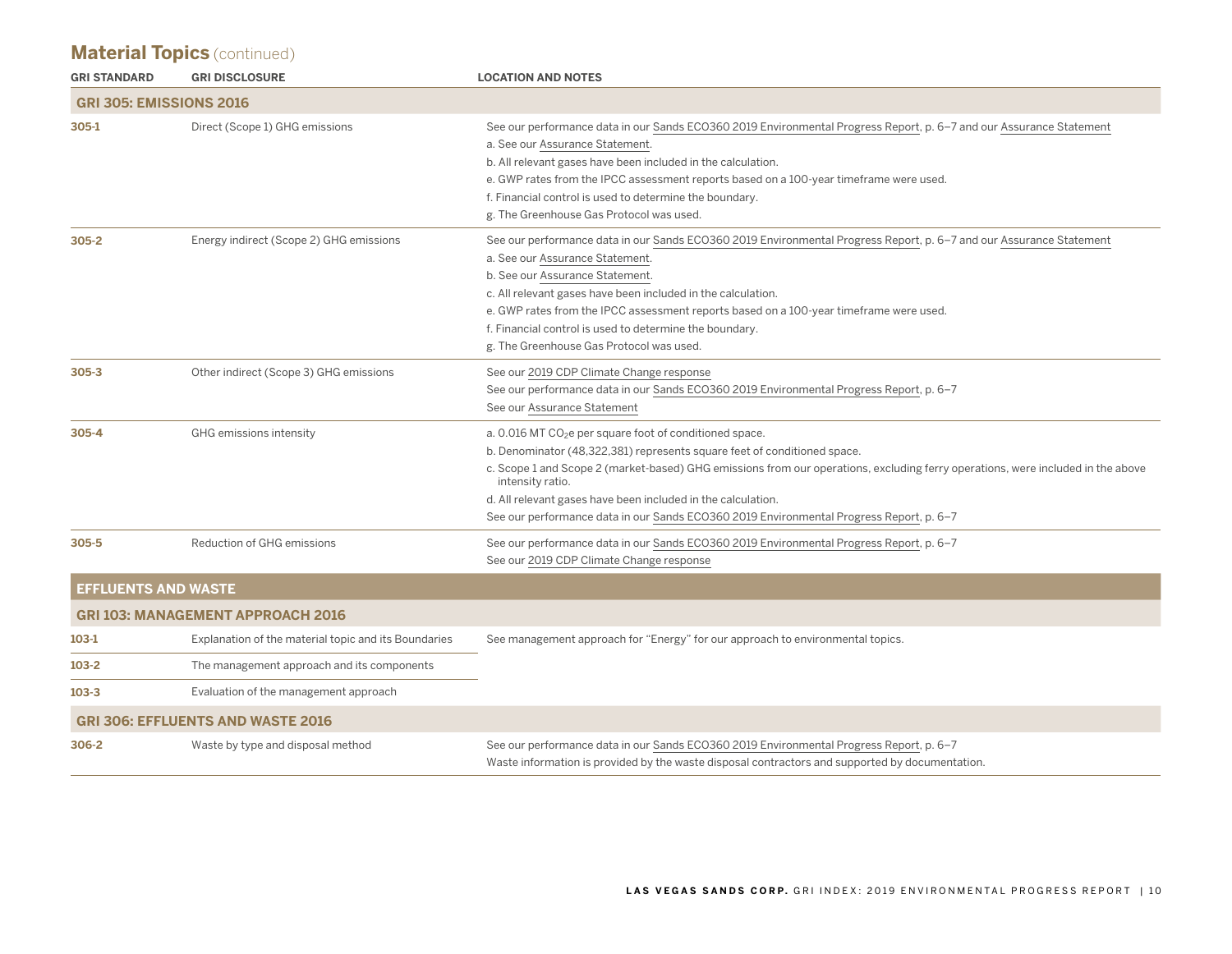| <b>GRI STANDARD</b> | <b>GRI DISCLOSURE</b>                                                   | <b>LOCATION AND NOTES</b>                                                                                                                                                                                                                                                                                                                                                                                                                                                                  |
|---------------------|-------------------------------------------------------------------------|--------------------------------------------------------------------------------------------------------------------------------------------------------------------------------------------------------------------------------------------------------------------------------------------------------------------------------------------------------------------------------------------------------------------------------------------------------------------------------------------|
|                     | <b>ENVIRONMENTAL COMPLIANCE</b>                                         |                                                                                                                                                                                                                                                                                                                                                                                                                                                                                            |
|                     | <b>GRI 103: MANAGEMENT APPROACH 2016</b>                                |                                                                                                                                                                                                                                                                                                                                                                                                                                                                                            |
| 103-1               | Explanation of the material topic and its Boundaries                    | See management approach for "Energy" for our approach to environmental topics.                                                                                                                                                                                                                                                                                                                                                                                                             |
| $103-2$             | The management approach and its components                              |                                                                                                                                                                                                                                                                                                                                                                                                                                                                                            |
| $103 - 3$           | Evaluation of the management approach                                   |                                                                                                                                                                                                                                                                                                                                                                                                                                                                                            |
|                     | <b>GRI 307: ENVIRONMENTAL COMPLIANCE 2016</b>                           |                                                                                                                                                                                                                                                                                                                                                                                                                                                                                            |
| 307-1               | Non-compliance with environmental laws<br>and regulations               | See our 2019 CDP Water Response                                                                                                                                                                                                                                                                                                                                                                                                                                                            |
|                     | SUPPLIER ENVIRONMENTAL ASSESSMENT                                       |                                                                                                                                                                                                                                                                                                                                                                                                                                                                                            |
|                     | <b>GRI 103: MANAGEMENT APPROACH 2016</b>                                |                                                                                                                                                                                                                                                                                                                                                                                                                                                                                            |
| $103-1$             | Explanation of the material topic and its Boundaries                    | See management approach for "Energy" for our approach to environmental topics.                                                                                                                                                                                                                                                                                                                                                                                                             |
| $103 - 2$           | The management approach and its components                              |                                                                                                                                                                                                                                                                                                                                                                                                                                                                                            |
| $103 - 3$           | Evaluation of the management approach                                   |                                                                                                                                                                                                                                                                                                                                                                                                                                                                                            |
|                     | <b>GRI 308: SUPPLIER ENVIRONMENTAL ASSESSMENT 2016</b>                  |                                                                                                                                                                                                                                                                                                                                                                                                                                                                                            |
| 308-1               | New suppliers that were screened using<br>environmental criteria        | We actively screen 100% of new and existing suppliers, using real-time monitoring systems. New suppliers must go through our third-<br>party due diligence process, which incorporates environmental, social, governance and economic issues. When selecting any given                                                                                                                                                                                                                     |
| 308-2               | Negative environmental impacts in the supply chain and<br>actions taken | supplier, we require them to document whether they provide sustainable alternatives to their conventional products and services.<br>Additionally, a supplier business review is held for select suppliers, where we re-educate them on our sustainable sourcing standards.<br>We nominate those that excel for our Corporate Culture and Sustainability award. This award is presented annually at our Supplier<br>Excellence Awards ceremony.                                             |
|                     |                                                                         | We collect suppliers' sustainability strategy and program information to evaluate their corporate culture and commitment to<br>sustainability. We also collect suppliers' product environmental information and identify whether their products meet our standards,<br>which consider both environmental and social impacts of products. We use the data to analyze each product category and determine<br>the product category compliance level to our sustainable procurement standards. |
| <b>SOCIAL</b>       |                                                                         |                                                                                                                                                                                                                                                                                                                                                                                                                                                                                            |
| <b>EMPLOYMENT</b>   |                                                                         |                                                                                                                                                                                                                                                                                                                                                                                                                                                                                            |
|                     | <b>GRI 103: MANAGEMENT APPROACH 2016</b>                                |                                                                                                                                                                                                                                                                                                                                                                                                                                                                                            |

| 103-1     | Explanation of the material topic and its Boundaries | Our Team Members are a major asset to the Company. We recognize the value that benefits bring to our workers and their families<br>and thus offer a very comprehensive and competitive benefits program.<br>See online: http://www.sands.com/sands-cares/people.html |
|-----------|------------------------------------------------------|----------------------------------------------------------------------------------------------------------------------------------------------------------------------------------------------------------------------------------------------------------------------|
| 103-2     | The management approach and its components           |                                                                                                                                                                                                                                                                      |
| $103 - 3$ | Evaluation of the management approach                |                                                                                                                                                                                                                                                                      |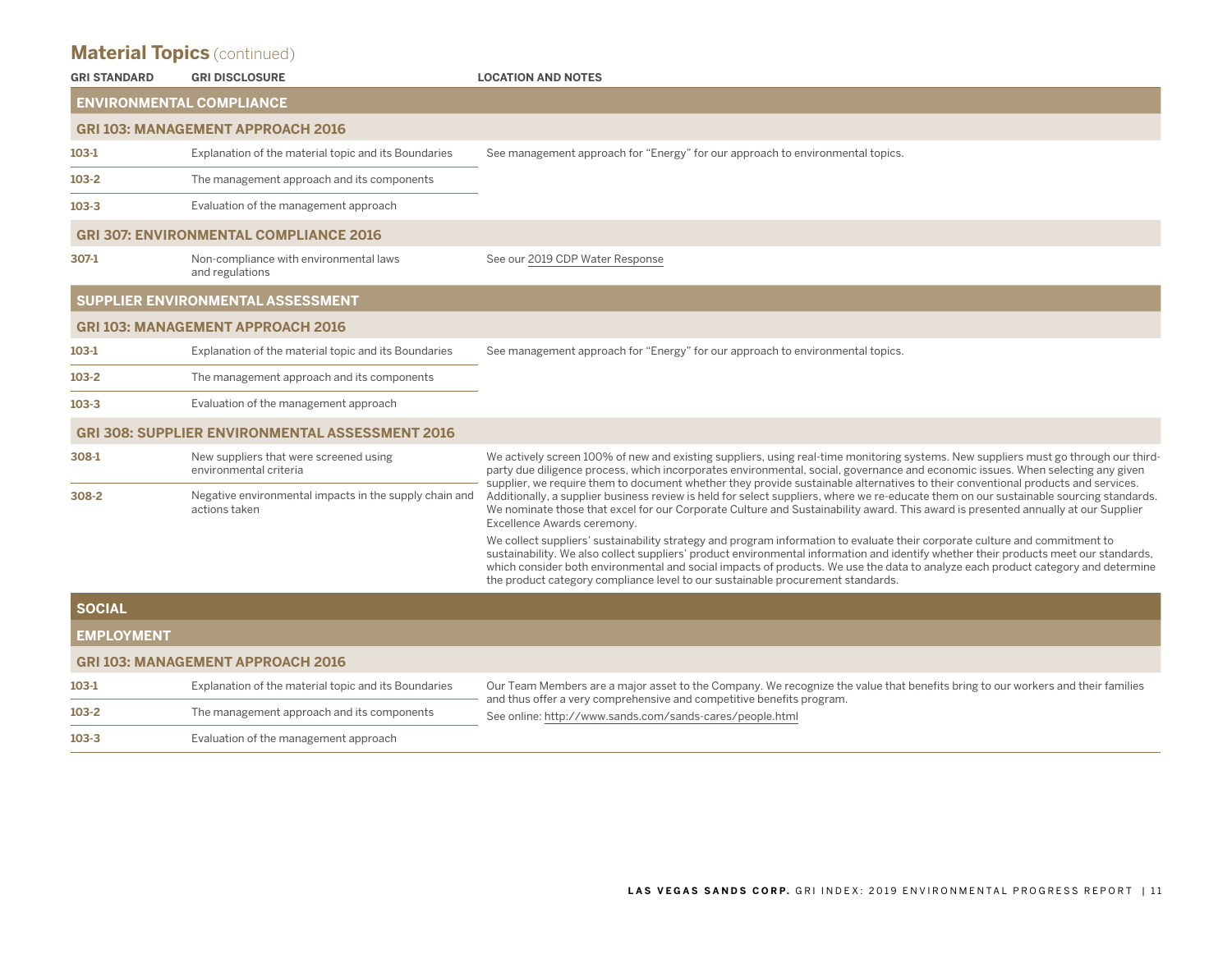| <b>GRI STANDARD</b>             | <b>GRI DISCLOSURE</b>                                                                                 | <b>LOCATION AND NOTES</b>                                                                                                                                                                                                                                                                                                                                                                                                                                                                                                                                                                                            |
|---------------------------------|-------------------------------------------------------------------------------------------------------|----------------------------------------------------------------------------------------------------------------------------------------------------------------------------------------------------------------------------------------------------------------------------------------------------------------------------------------------------------------------------------------------------------------------------------------------------------------------------------------------------------------------------------------------------------------------------------------------------------------------|
| <b>GRI 401: EMPLOYMENT 2016</b> |                                                                                                       |                                                                                                                                                                                                                                                                                                                                                                                                                                                                                                                                                                                                                      |
| 401-2                           | Benefits provided to full-time employees that are not<br>provided to temporary or part-time employees | In Las Vegas, all full-time, full-time flex, part-time, on-call and seasonal Team Members are eligible for Company-sponsored<br>healthcare coverage (including medical, dental, vision and prescription coverage), and 401k participation and Company match.<br>Full-time and full-time flex Team Members are eligible for supplemental benefits (including long-term disability and life and Company-<br>sponsored short-term disability and life insurance).                                                                                                                                                       |
|                                 |                                                                                                       | For other property-specific information, see our websites:                                                                                                                                                                                                                                                                                                                                                                                                                                                                                                                                                           |
|                                 |                                                                                                       | - The Venetian Resort Las Vegas: http://careers.sands.com/content/about/                                                                                                                                                                                                                                                                                                                                                                                                                                                                                                                                             |
|                                 |                                                                                                       | - Sands China Ltd.: www.venetianmacao.com/hotel/about-us/careers.html                                                                                                                                                                                                                                                                                                                                                                                                                                                                                                                                                |
|                                 |                                                                                                       | - Marina Bay Sands: www.marinabaysands.com/careers.html                                                                                                                                                                                                                                                                                                                                                                                                                                                                                                                                                              |
|                                 | <b>OCCUPATIONAL HEALTH AND SAFETY</b>                                                                 |                                                                                                                                                                                                                                                                                                                                                                                                                                                                                                                                                                                                                      |
|                                 | <b>GRI 103: MANAGEMENT APPROACH 2016</b>                                                              |                                                                                                                                                                                                                                                                                                                                                                                                                                                                                                                                                                                                                      |
| 103-1                           | Explanation of the material topic and its Boundaries                                                  | We are committed to ensuring a safe and healthy workplace for our employees. A summary of our occupational health and safety<br>efforts across our operations can be found below.                                                                                                                                                                                                                                                                                                                                                                                                                                    |
| $103 - 2$                       | The management approach and its components                                                            | See online: http://www.sands.com/sands-cares/people.html                                                                                                                                                                                                                                                                                                                                                                                                                                                                                                                                                             |
|                                 |                                                                                                       | Las Vegas Sands Corp. has an OSHA Written Workplace Safety Program as required by Nevada. This includes Safety Hazard<br>Assessments for chemicals and risk-related job positions, training at time of hire and annual training. We also have specialized<br>teams in place to ensure electronics and fire safety at every property. Every Team Member accident is investigated and correction<br>recommended to prevent recurrence.                                                                                                                                                                                 |
|                                 |                                                                                                       | Further information is also included on our property websites:                                                                                                                                                                                                                                                                                                                                                                                                                                                                                                                                                       |
|                                 |                                                                                                       | - The Venetian Resort Las Vegas: http://careers.sands.com/content/about/                                                                                                                                                                                                                                                                                                                                                                                                                                                                                                                                             |
|                                 |                                                                                                       | - Sands China Ltd.: www.venetianmacao.com/hotel/about-us/careers.html                                                                                                                                                                                                                                                                                                                                                                                                                                                                                                                                                |
|                                 |                                                                                                       | - Marina Bay Sands: www.marinabaysands.com/careers.html                                                                                                                                                                                                                                                                                                                                                                                                                                                                                                                                                              |
|                                 |                                                                                                       | In the United States, we provide the following programs around Team Member health, safety and well-being:                                                                                                                                                                                                                                                                                                                                                                                                                                                                                                            |
|                                 |                                                                                                       | - Wellness Physicals: health screenings (BMI, blood pressure, lipid panel and glucose).                                                                                                                                                                                                                                                                                                                                                                                                                                                                                                                              |
|                                 |                                                                                                       | - Utilization Management: medical necessity, appropriate setting, appropriate length of stay and concurrent review.                                                                                                                                                                                                                                                                                                                                                                                                                                                                                                  |
|                                 |                                                                                                       | - Case Management: identifies catastrophic and complex illnesses, transplants and high-dollar cases and then matches the level<br>and method of case management services to the intensity of the case in the most efficient manner possible. The Case Manager<br>helps the Team Member understand what to expect during the course of treatment, establishes collaborative long- and short-term<br>recovery goals, interfaces with providers, addresses questions and concerns by the patient or family members, negotiates care in<br>an effort to reduce claim costs, and communicates with our stop-loss carrier. |
|                                 |                                                                                                       | - Maternity Management: trimester assessment calls for low-risk Team Members. Moderate- to high-risk Members are referred to<br>case management. Educational books/materials mailed to Members (available in Spanish), incentives for participating in program<br>and post-partum assessment after delivery.                                                                                                                                                                                                                                                                                                         |
|                                 |                                                                                                       | - Disease Management: Personal Registered Nurse Health Coach, targeted messaging, education and newsletters. Conditions<br>managed in the Disease Management program: COPD (chronic obstructive pulmonary disease), congestive heart failure, coronary<br>artery disease, diabetes, hypertension, asthma and depression.                                                                                                                                                                                                                                                                                             |
|                                 |                                                                                                       | - We have partnered with a provider of valuable behavioral health information and interactive tools to help Team Members maintain<br>or achieve overall wellness.                                                                                                                                                                                                                                                                                                                                                                                                                                                    |
| 103-3                           | Evaluation of the management approach                                                                 | Management continuously monitors and acts on injury-related data for our operations internally.                                                                                                                                                                                                                                                                                                                                                                                                                                                                                                                      |
|                                 | <b>GRI 403: OCCUPATIONAL HEALTH AND SAFETY 2016</b>                                                   |                                                                                                                                                                                                                                                                                                                                                                                                                                                                                                                                                                                                                      |
| 403-6                           | Promoter of worker health                                                                             | We promote worker health and well-being at our properties around the world. In addition to comprehensive and competitive benefits,<br>we also provide supplemental services. For example, in Las Vegas, we frequently conduct free wellness screenings, offer healthy<br>eating and lifestyle consultation, and provide access to financial services and advice.                                                                                                                                                                                                                                                     |
| 403-9                           | Work-related injuries                                                                                 | We track and act on injury-related data for our operations internally. We do not publicly disclose specific injury-related data. The<br>information is subject to specific confidentiality constraints and is not reported due to sensitivity reasons.                                                                                                                                                                                                                                                                                                                                                               |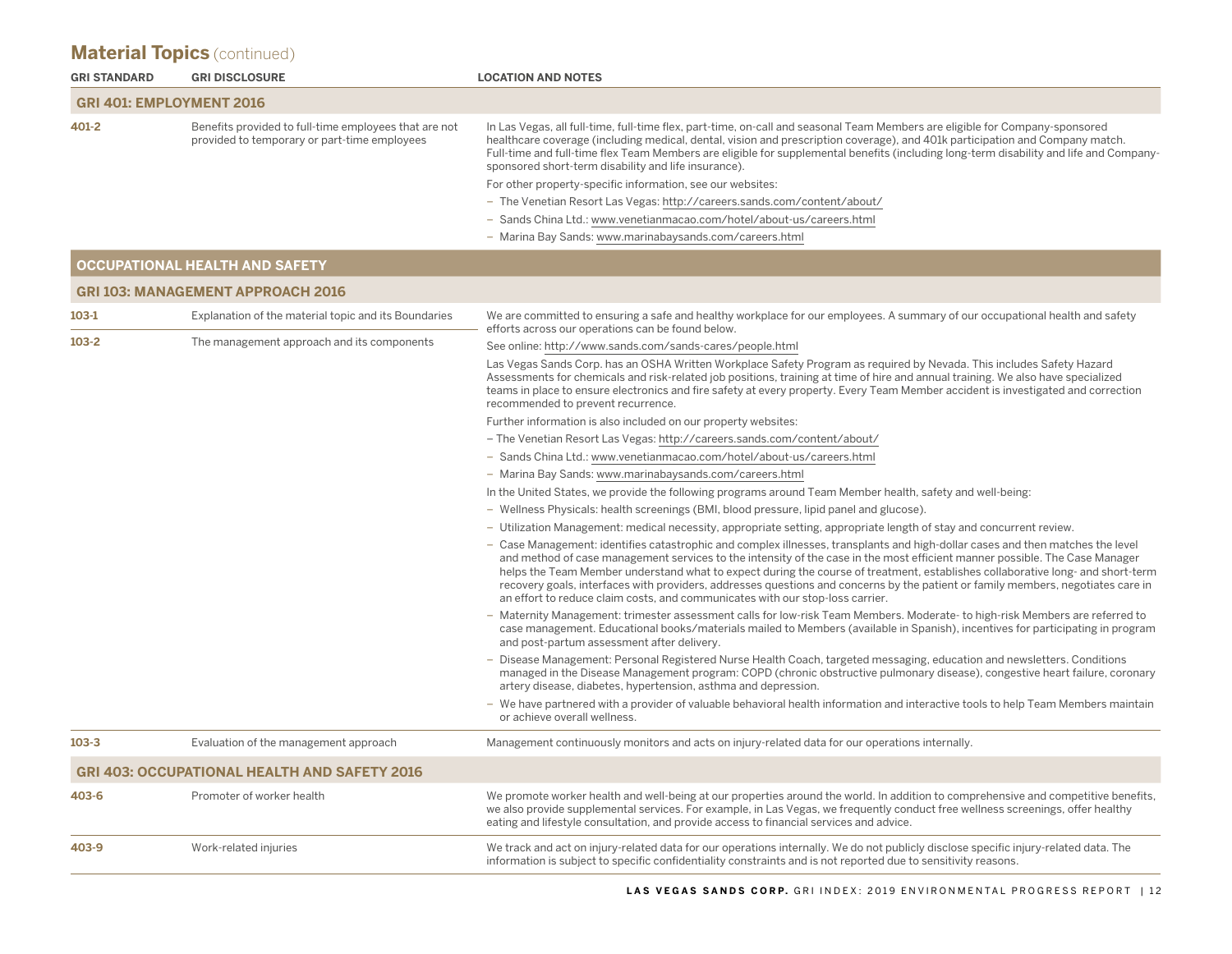|                     | <b>Material Topics</b> (continued)                   |                                                                                                                                                                                                                                                                                                                                                                                                              |  |  |  |  |
|---------------------|------------------------------------------------------|--------------------------------------------------------------------------------------------------------------------------------------------------------------------------------------------------------------------------------------------------------------------------------------------------------------------------------------------------------------------------------------------------------------|--|--|--|--|
| <b>GRI STANDARD</b> | <b>GRI DISCLOSURE</b>                                | <b>LOCATION AND NOTES</b>                                                                                                                                                                                                                                                                                                                                                                                    |  |  |  |  |
|                     | <b>TRAINING AND EDUCATION</b>                        |                                                                                                                                                                                                                                                                                                                                                                                                              |  |  |  |  |
|                     | <b>GRI 103: MANAGEMENT APPROACH 2016</b>             |                                                                                                                                                                                                                                                                                                                                                                                                              |  |  |  |  |
| 103-1               | Explanation of the material topic and its Boundaries | We believe that investing in our people, through training and education, is important both for their development and for the                                                                                                                                                                                                                                                                                 |  |  |  |  |
| $103-2$             | The management approach and its components           | execution of our strategy and the sustainability of our business. New Team Members receive training on eco-awareness, to drive<br>our sustainability performance, including in waste management and recycling. Further, relevant members of our workforce receive<br>training on bribery and corruption. We provide training relevant to an individual's role, regardless of gender, other diversity factors |  |  |  |  |
| $103 - 3$           | Evaluation of the management approach                | and Team Member level. For further information, see http://www.sands.com/sands-cares/people.html and http://www.sands.com/<br>sands-eco-360/our-strategy/stakeholderengagement                                                                                                                                                                                                                               |  |  |  |  |
|                     |                                                      | See also the Corporate Responsibility Overview                                                                                                                                                                                                                                                                                                                                                               |  |  |  |  |
|                     |                                                      | Specifically on eco-awareness and how to further drive sustainability, we engage our Team Members through a range of channels:                                                                                                                                                                                                                                                                               |  |  |  |  |
|                     |                                                      | - orientation                                                                                                                                                                                                                                                                                                                                                                                                |  |  |  |  |
|                     |                                                      | - Team Member handbook                                                                                                                                                                                                                                                                                                                                                                                       |  |  |  |  |
|                     |                                                      | - department training                                                                                                                                                                                                                                                                                                                                                                                        |  |  |  |  |
|                     |                                                      | - daily pre-shift meetings                                                                                                                                                                                                                                                                                                                                                                                   |  |  |  |  |
|                     |                                                      | - quarterly newsletters                                                                                                                                                                                                                                                                                                                                                                                      |  |  |  |  |
|                     |                                                      | - property tours                                                                                                                                                                                                                                                                                                                                                                                             |  |  |  |  |
|                     |                                                      | - wall displays                                                                                                                                                                                                                                                                                                                                                                                              |  |  |  |  |
|                     |                                                      | - video messages                                                                                                                                                                                                                                                                                                                                                                                             |  |  |  |  |
|                     |                                                      | - sustainable product giveaways and special Team Member engagement events.                                                                                                                                                                                                                                                                                                                                   |  |  |  |  |
|                     |                                                      | Boundary: internal: all entities; external: not material                                                                                                                                                                                                                                                                                                                                                     |  |  |  |  |
|                     |                                                      | As we rely on our employees for the execution of our strategy and sustainability efforts, we evaluate our management approach to<br>training based on our performance against our goals and targets in relevant areas.                                                                                                                                                                                       |  |  |  |  |
|                     | <b>GRI 404: TRAINING AND EDUCATION 2016</b>          |                                                                                                                                                                                                                                                                                                                                                                                                              |  |  |  |  |
| 404-1               | Average hours of training per year per employee      | GRI Index, Data appendix, Training data, p. 16                                                                                                                                                                                                                                                                                                                                                               |  |  |  |  |
|                     | DIVERSITY AND EQUAL OPPORTUNITY                      |                                                                                                                                                                                                                                                                                                                                                                                                              |  |  |  |  |
|                     | <b>GRI 103: MANAGEMENT APPROACH 2016</b>             |                                                                                                                                                                                                                                                                                                                                                                                                              |  |  |  |  |
| 103-1               | Explanation of the material topic and its Boundaries | At Las Vegas Sands, we believe our work culture is enhanced and our business is most successful when we embrace the unique<br>experiences and diverse perspectives of our Team Members. This means showing an understanding of and respect for all Team                                                                                                                                                      |  |  |  |  |
| $103 - 2$           | The management approach and its components           | Members' gender, race, ethnicity, sexual orientation, disability, religion and age, as well as their unique cultural backgrounds,<br>experiences, opinions and ideas.                                                                                                                                                                                                                                        |  |  |  |  |
| $103 - 3$           | Evaluation of the management approach                | We achieve this by:                                                                                                                                                                                                                                                                                                                                                                                          |  |  |  |  |
|                     |                                                      | - recruiting, training and developing individuals of all experiences, ages, cultural and racial backgrounds, and religious beliefs                                                                                                                                                                                                                                                                           |  |  |  |  |
|                     |                                                      | - valuing and showing respect for the unique cultural backgrounds and diverse experiences of our Team Members                                                                                                                                                                                                                                                                                                |  |  |  |  |
|                     |                                                      | - maintaining membership in and support of groups and programs that encourage and promote various diversity and<br>inclusion initiatives.                                                                                                                                                                                                                                                                    |  |  |  |  |
|                     |                                                      | See our Code of Business Conduct and Ethics and information on Sands Cares and our Human Rights Statement                                                                                                                                                                                                                                                                                                    |  |  |  |  |
|                     | <b>GRI 405: DIVERSITY AND EQUAL OPPORTUNITY 2016</b> |                                                                                                                                                                                                                                                                                                                                                                                                              |  |  |  |  |
| 405-1               | Diversity of governance bodies and employees         | See our Code of Business Conduct and Ethics and information on Sands Cares                                                                                                                                                                                                                                                                                                                                   |  |  |  |  |
|                     |                                                      | See our Board of Directors                                                                                                                                                                                                                                                                                                                                                                                   |  |  |  |  |
|                     |                                                      |                                                                                                                                                                                                                                                                                                                                                                                                              |  |  |  |  |

See our [Leadership](https://www.sands.com/corporate-overview/leadership.html) Team Employees: GRI Index, Data appendix, Employee data, p. 16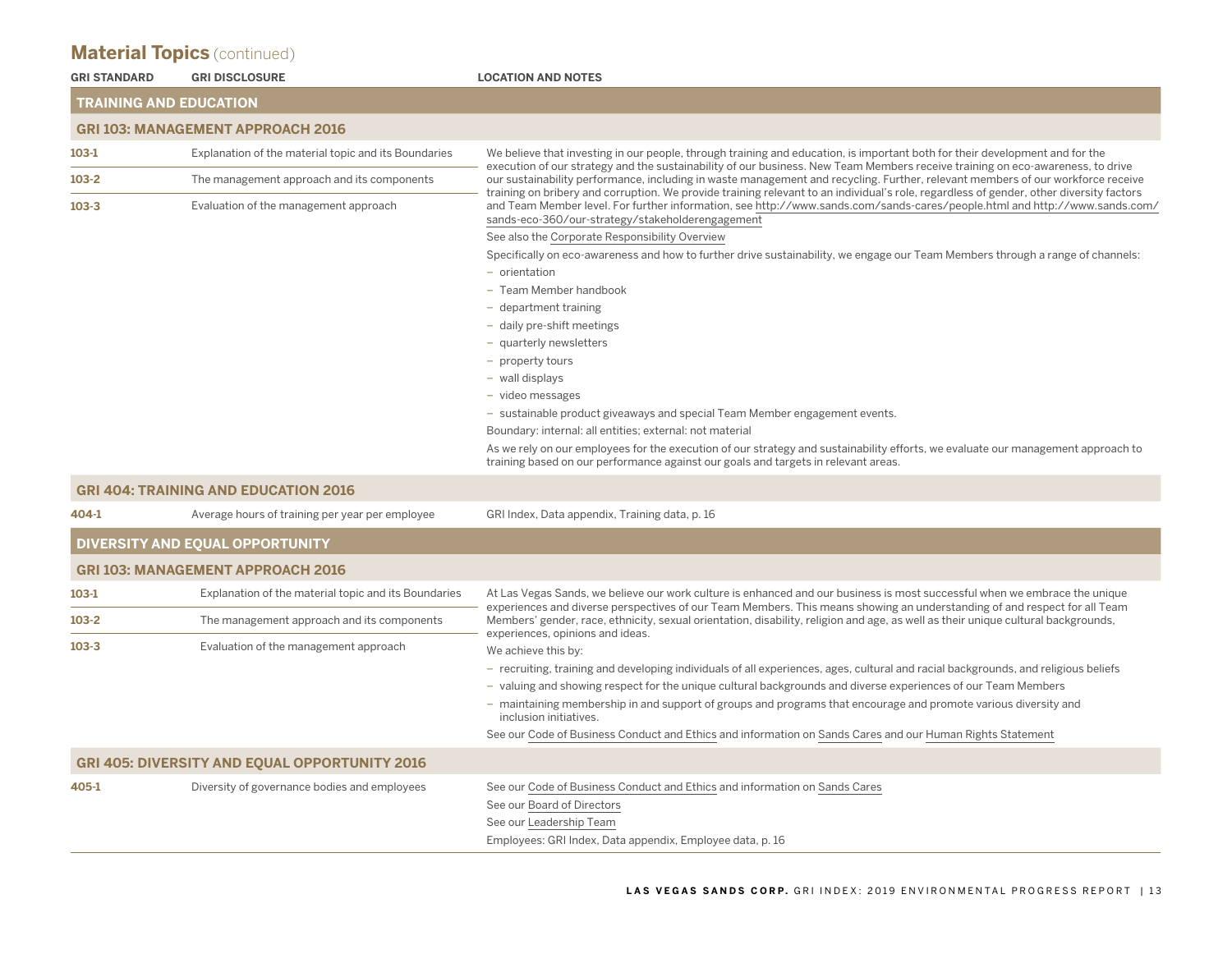| <b>GRI STANDARD</b>      | <b>GRI DISCLOSURE</b>                                                                       | <b>LOCATION AND NOTES</b>                                                                                                                                                                                                                                                                                                                                                                                                                                                                                                                                                                                                                                                                                                                                                                                                                                                       |  |  |  |
|--------------------------|---------------------------------------------------------------------------------------------|---------------------------------------------------------------------------------------------------------------------------------------------------------------------------------------------------------------------------------------------------------------------------------------------------------------------------------------------------------------------------------------------------------------------------------------------------------------------------------------------------------------------------------------------------------------------------------------------------------------------------------------------------------------------------------------------------------------------------------------------------------------------------------------------------------------------------------------------------------------------------------|--|--|--|
| <b>LOCAL COMMUNITIES</b> |                                                                                             |                                                                                                                                                                                                                                                                                                                                                                                                                                                                                                                                                                                                                                                                                                                                                                                                                                                                                 |  |  |  |
|                          | <b>GRI 103: MANAGEMENT APPROACH 2016</b>                                                    |                                                                                                                                                                                                                                                                                                                                                                                                                                                                                                                                                                                                                                                                                                                                                                                                                                                                                 |  |  |  |
| $103-1$                  | Explanation of the material topic and its Boundaries                                        | Las Vegas Sands Corp. has an extensive corporate citizenship program called Sands Cares. See also the Corporate Responsibility<br>Overview for more information. Our approach to local community involvement is set out in the stakeholder engagement pillar of our                                                                                                                                                                                                                                                                                                                                                                                                                                                                                                                                                                                                             |  |  |  |
| $103 - 2$                | The management approach and its components                                                  | ECO360 strategy, see online: https://www.sands.com/sands-eco-360/our-strategy.html.                                                                                                                                                                                                                                                                                                                                                                                                                                                                                                                                                                                                                                                                                                                                                                                             |  |  |  |
|                          |                                                                                             | In addition, our environmentally focused ECO360 program sets our approach to local community involvement related to<br>environmental themes through our stakeholder engagement pillar of our ECO360 strategy, see online: https://www.sands.com/<br>sands-eco-360/our-strategy.html.                                                                                                                                                                                                                                                                                                                                                                                                                                                                                                                                                                                            |  |  |  |
|                          |                                                                                             | Boundary: internal: all entities; external: our supply chain and communities.                                                                                                                                                                                                                                                                                                                                                                                                                                                                                                                                                                                                                                                                                                                                                                                                   |  |  |  |
|                          | <b>GRI 413: LOCAL COMMUNITIES 2016</b>                                                      |                                                                                                                                                                                                                                                                                                                                                                                                                                                                                                                                                                                                                                                                                                                                                                                                                                                                                 |  |  |  |
| 413-1                    | Operations with local community engagement, impact<br>assessments, and development programs | See our citizenship Sands Cares program and the [Corporate Responsibility Overview]                                                                                                                                                                                                                                                                                                                                                                                                                                                                                                                                                                                                                                                                                                                                                                                             |  |  |  |
|                          |                                                                                             | All of our operations have implemented local community engagement plans.                                                                                                                                                                                                                                                                                                                                                                                                                                                                                                                                                                                                                                                                                                                                                                                                        |  |  |  |
|                          |                                                                                             | In addition to helping our host city or country achieve its tourism and economic goals, we also remain committed to helping achieve<br>broader social objectives. Our Integrated Resorts serve as economic growth engines; create cultural, entertainment and shopping<br>draw within the local communities; and create thousands of jobs.                                                                                                                                                                                                                                                                                                                                                                                                                                                                                                                                      |  |  |  |
|                          |                                                                                             | Along with the significant employment opportunities associated with our projects, we provide training and other opportunities<br>for our Team Members to grow in a wide range of tourism-serving positions. Service excellence is a critical priority for us and, as<br>such, we partner with local public and private institutions to train the workforce and elevate the overall levels of service in the local<br>tourism industry.                                                                                                                                                                                                                                                                                                                                                                                                                                          |  |  |  |
|                          |                                                                                             | When entering new jurisdictions, we use our highly experienced in-house staff, independent international consultants and local<br>experts to conduct economic and community impact assessments. Our mission is to complement what exists and enhance the<br>environment through the introduction of new industry-leading facilities, world-class attractions and superior service levels. To<br>achieve this, we work with local governments and build relationships with our customers, employ local labor, enhance education,<br>improve infrastructure and enable other businesses to thrive.                                                                                                                                                                                                                                                                                |  |  |  |
|                          |                                                                                             | Las Vegas Sands has also established industry-leading policies and programs through Project Protect, our comprehensive global<br>initiative for responsible gaming, prevention of financial crimes and counter trafficking that protect our patrons, our Team Members,<br>our partners and all of the communities where we operate. This initiative aims to reduce gambling risk and improve social safeguards<br>to help our guests make informed choices; keep our environments and communities safe by keeping illegal activity and crime out;<br>and execute zero tolerance policy for human trafficking in any form through a multi-layered, proactive and reactive approach, strong<br>relationships with local law enforcement, and comprehensive surveillance and security measures. For more on Project Protect, see<br>https://www.sands.com/sands-cares/people.html. |  |  |  |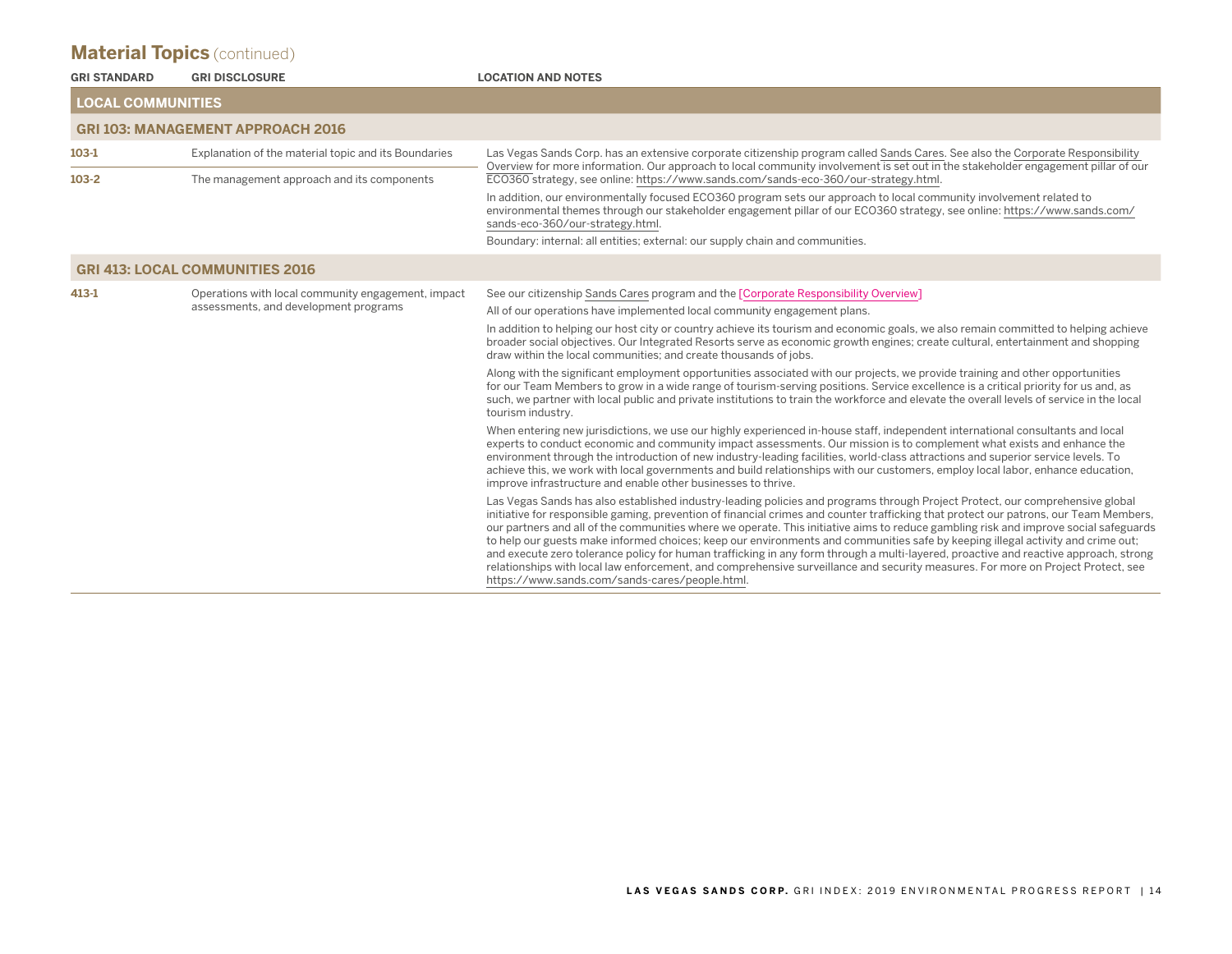| <b>GRI STANDARD</b>               | <b>GRI DISCLOSURE</b>                                                            | <b>LOCATION AND NOTES</b>                                                                                                                                                                                                                                                                                                                                                                                                                                                                                                                                                                                                                                                                                                                                                     |  |  |  |  |
|-----------------------------------|----------------------------------------------------------------------------------|-------------------------------------------------------------------------------------------------------------------------------------------------------------------------------------------------------------------------------------------------------------------------------------------------------------------------------------------------------------------------------------------------------------------------------------------------------------------------------------------------------------------------------------------------------------------------------------------------------------------------------------------------------------------------------------------------------------------------------------------------------------------------------|--|--|--|--|
| <b>CUSTOMER HEALTH AND SAFETY</b> |                                                                                  |                                                                                                                                                                                                                                                                                                                                                                                                                                                                                                                                                                                                                                                                                                                                                                               |  |  |  |  |
|                                   | <b>GRI 103: MANAGEMENT APPROACH 2016</b>                                         |                                                                                                                                                                                                                                                                                                                                                                                                                                                                                                                                                                                                                                                                                                                                                                               |  |  |  |  |
| $103-1$                           | Explanation of the material topic and its Boundaries                             | Health and safety for our guests and Team Members is a top priority for Las Vegas Sands. We continuously assess our products                                                                                                                                                                                                                                                                                                                                                                                                                                                                                                                                                                                                                                                  |  |  |  |  |
| $103 - 2$                         | The management approach and its components                                       | and services to ensure that our Team Members and guests have a safe place to work or play. Our resorts are aligned with leading<br>environmental, health and safety practices put forth by globally recognized green building rating systems such as LEED and                                                                                                                                                                                                                                                                                                                                                                                                                                                                                                                 |  |  |  |  |
| $103 - 3$                         | Evaluation of the management approach                                            | GreenMark. We also uphold our internally developed Sustainable Development Standards: a set of requirements and criteria for<br>design, construction, remodel and renovation projects that leverages industry best practices and resort development expertise.<br>Initiatives related to overall indoor environmental quality, indoor air quality and building occupant health and comfort are<br>implemented to create healthy spaces for our guests and Team Members.                                                                                                                                                                                                                                                                                                       |  |  |  |  |
|                                   |                                                                                  | Safety is also a top priority for Las Vegas Sands. At The Venetian Resort Las Vegas, in 2018, we increased the size of our security<br>department and K-9 unit, making it one of the largest private company K-9 teams in the state of Nevada. Further, our Sands Quality<br>Assurance Team as well as third-party auditors regularly conduct health and safety audits for food and beverage and other tier one<br>suppliers to ensure we provide our guests with safe and high-quality products. Our Sustainable Procurement Policy encourages<br>sustainable product development and procurement by promoting resource conservation, increased use of recycled content and<br>maximization of product recyclability, as well as reduced use of toxic and harmful chemicals. |  |  |  |  |
|                                   |                                                                                  | Also see 413-1 for information on Project Protect, our global program that strives to reduce gambling risk and improve social<br>safeguards, keep our environment and communities safe by keeping illegal activity and crime out, and counter human trafficking in<br>any form through strong relationships with local law enforcement and comprehensive training, surveillance and security measures.                                                                                                                                                                                                                                                                                                                                                                        |  |  |  |  |
|                                   |                                                                                  | Also see our Code of Business Conduct and Ethics and our Sands Cares program.                                                                                                                                                                                                                                                                                                                                                                                                                                                                                                                                                                                                                                                                                                 |  |  |  |  |
|                                   | <b>GRI 416: CUSTOMER HEALTH AND SAFETY 2016</b>                                  |                                                                                                                                                                                                                                                                                                                                                                                                                                                                                                                                                                                                                                                                                                                                                                               |  |  |  |  |
| 416-1                             | Assessment of the health and safety impacts of product<br>and service categories | See our Sustainable Procurement Policy for details on procurement priorities and our Supplier Code of Conduct for details on<br>supplier health and safety requirements.                                                                                                                                                                                                                                                                                                                                                                                                                                                                                                                                                                                                      |  |  |  |  |
|                                   |                                                                                  | See our 2019 Sands China Ltd. 2019 Sustainability Report, p. 29                                                                                                                                                                                                                                                                                                                                                                                                                                                                                                                                                                                                                                                                                                               |  |  |  |  |